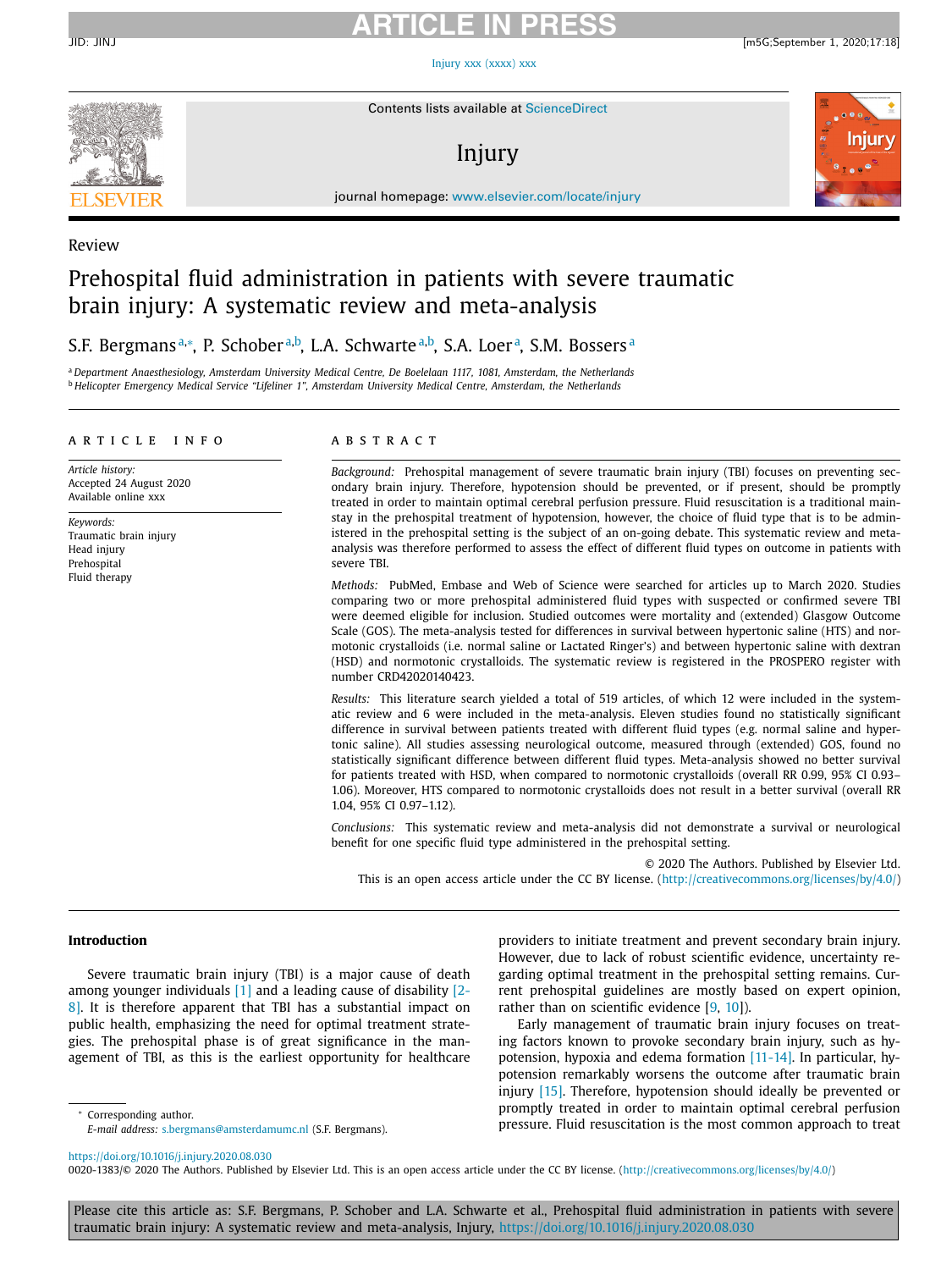| List of abbreviations |                                                           |
|-----------------------|-----------------------------------------------------------|
| PRISMA                | Preferred Reporting Items for Systematic Reviews          |
|                       | and Meta-Analyses                                         |
|                       | DDOCDEDO International Dreapertive Degister of Cystematic |

|            | PROSPERO International Prospective Register of Systematic |
|------------|-----------------------------------------------------------|
|            | <b>Reviews</b>                                            |
| TBI        | Traumatic Brain Injury                                    |
| GCS        | Glasgow Coma Scale                                        |
| H-AIS      | Head Abbreviated Injury Score                             |
| GOS        | Glasgow Outcome Scale (GOS)                               |
| GOSe       | Extended Glasgow Outcome Scale                            |
| <b>HTS</b> | Hypertonic Saline                                         |
| HSD        | Hypertonic Saline with Dextran                            |
| LR         | Lactated Ringer's                                         |
| NS         | Normal Saline                                             |

hypotension in the prehospital setting. However, the choice of fluids that is to be administered is the subject of an on-going debate. While isotonic crystalloids are conventionally used, a variety of fluids are available to treat patients with TBI in the prehospital setting. Prehospital guidelines state that patients in need of fluid resuscitation should be treated with isotonic fluids and that hypertonic fluids are a "treatment option" for traumatic brain injury [\[16\].](#page-10-0)

Crystalloids, such as normal saline or Lactated Ringer's solution, are salt solutions containing small molecules that can freely move between intravascular and interstitial space [\[17\].](#page-10-0) Hypertonic saline causes fluid to shift from the interstitial space to the intravascular space through osmosis, which may result in a decrease of cerebral edema. Colloids, such as dextran, hydroxyethyl starch (HES) or albumin, consist of larger molecules and are assumed to stay in the intravascular compartment for a longer time and thus achieve prolonged intravascular volume replacement compared to crystalloids [\[18\].](#page-10-0) However, there is no evidence of a beneficial effect of colloids in the treatment of traumatic brain injury and their use is mostly limited to the hospital setting [\[19,](#page-10-0) [20\]](#page-10-0).

Clearly, uncertainty regarding the type of fluids used in the prehospital setting remains. Therefore, we performed a systematic review and meta-analysis on available literature to assess the effect of different prehospital fluid therapies on outcome in patients with severe traumatic brain injury [\[21,](#page-10-0) [22\]](#page-10-0).

# **Methods**

## *Protocol and registration*

This study was performed in accordance with the PRISMA (Preferred Reporting Items for Systematic Reviews and Meta-Analyses) guideline [\[23,](#page-10-0) [24\]](#page-10-0). The search strategy, study selection, bias assessment and data extraction were defined a priori and the protocol was registered in the PROSPERO register (International Prospective Register of Systematic Reviews) with number CRD42020140423.

## *Eligibility criteria*

Articles deemed eligible for inclusion were randomized controlled trials or observational studies comparing two or more prehospital administered fluid types in patients with suspected or confirmed severe TBI. In line with previous literature, severe TBI was defined as either a prehospital or admission Glasgow Coma Scale (GCS) <9 combined with a trauma, or a Head Abbreviated Injury Score (H-AIS)  $\geq$ 3 [\[25\].](#page-10-0) Studies reporting the outcomes mortality, Glasgow Outcome Scale (GOS) and Extended Glasgow Outcome Scale (GOSe) were eligible for inclusion. Animal studies were excluded. Studies assessing other patient populations were considered appropriate when it was possible to extract the data of the TBI population.

Articles eligible for meta-analysis were randomized controlled trials (irrespective of the score on the Cochrane Collaboration's tool) or observational studies with a Newcastle Ottawa Score of  $\geq 6$ stars and 2 awarded stars for comparability.

## *Information sources and search strategy*

PubMed, Embase and Web of Science were searched without restrictions. This search was last updated in March 2020. The following search was used in PubMed: *(("saline solution, hypertonic"[MeSH Terms] OR ("saline"[All Fields] AND "solution"[All Fields] AND "hypertonic"[All Fields]) OR "hypertonic saline solution"[All Fields] OR ("hypertonic"[All Fields] AND "saline"[All Fields]) OR "hypertonic saline"[All Fields] OR "saline solution"[All Fields]) OR ("Mannitol"[All fields] OR "Mannitol"[Mesh])) OR ("Fluid therapy"[Mesh] OR "Fluid therapy"[All fields]) AND ("brain injuries"[Mesh] OR "brain injuries"[All Fields] OR ("brain"[All Fields] AND "injuries"[All Fields]) OR ("head"[All Fields] AND ("injuries"[All Fields] OR "trauma"[All Fields])) OR ("traumatic"[All Fields] AND "brain"[All Fields] AND "injury"[All Fields]) OR "traumatic brain injury"[All Fields] OR "head injury"[All Fields] OR "head trauma"[All Fields]) AND ("emergency medical services"[Mesh] OR "prehospital"[All Fields])*. For EMBASE and Web of Science, the search terms were adapted correspondingly. Additionally, reference lists of relevant articles were screened for eligible articles.

#### *Study selection*

Publications were evaluated for eligibility by screening the abstracts of the identified studies, which was done independently by two investigators (SMB, SFB). When relevance could not be determined based on title or abstract, the full text article was retrieved. Disagreements on eligibility were solved by discussion (SMB, SFB) or by contacting a third reviewer (PS).

### *Data extraction*

One of the authors (SFB) extracted the data using a standardized data collection sheet, which was checked for accuracy by a second author (SMB). The following data was extracted from the included studies: [\[1\]](#page-9-0) study characteristics: study design, sample size, inclusion and exclusion criteria, time period, location of study; [\[2\]](#page-9-0) patient characteristics: age, gender, injury severity; [\[3\]](#page-10-0) type of fluids administered; [\[4\]](#page-10-0) outcome variables.

### *Assessment of study quality and risk of bias*

Two of the authors (SMB and SFB) independently assessed the quality of the included studies and in case of a disagreement, a third reviewer (PS) was consulted. The Newcastle-Ottawa scale was used to assess the risk of bias of cohort studies [\[26\].](#page-10-0) This scale assigns a total of nine stars per study for selection of participants, comparability of cohorts and assessment of outcome. For randomized controlled trials (RCT), the Cochrane Collaboration's tool for assessing risk of bias was used [\[27\].](#page-10-0)

#### *Data synthesis and statistical analysis*

A meta-analysis was performed to test for differences in survival at hospital discharge (or at 28 days when survival at hospital discharge was not reported) between patients who received hypertonic saline (HTS) versus normotonic crystalloids (i.e. normal saline or Lactated Ringer's), and for differences in survival between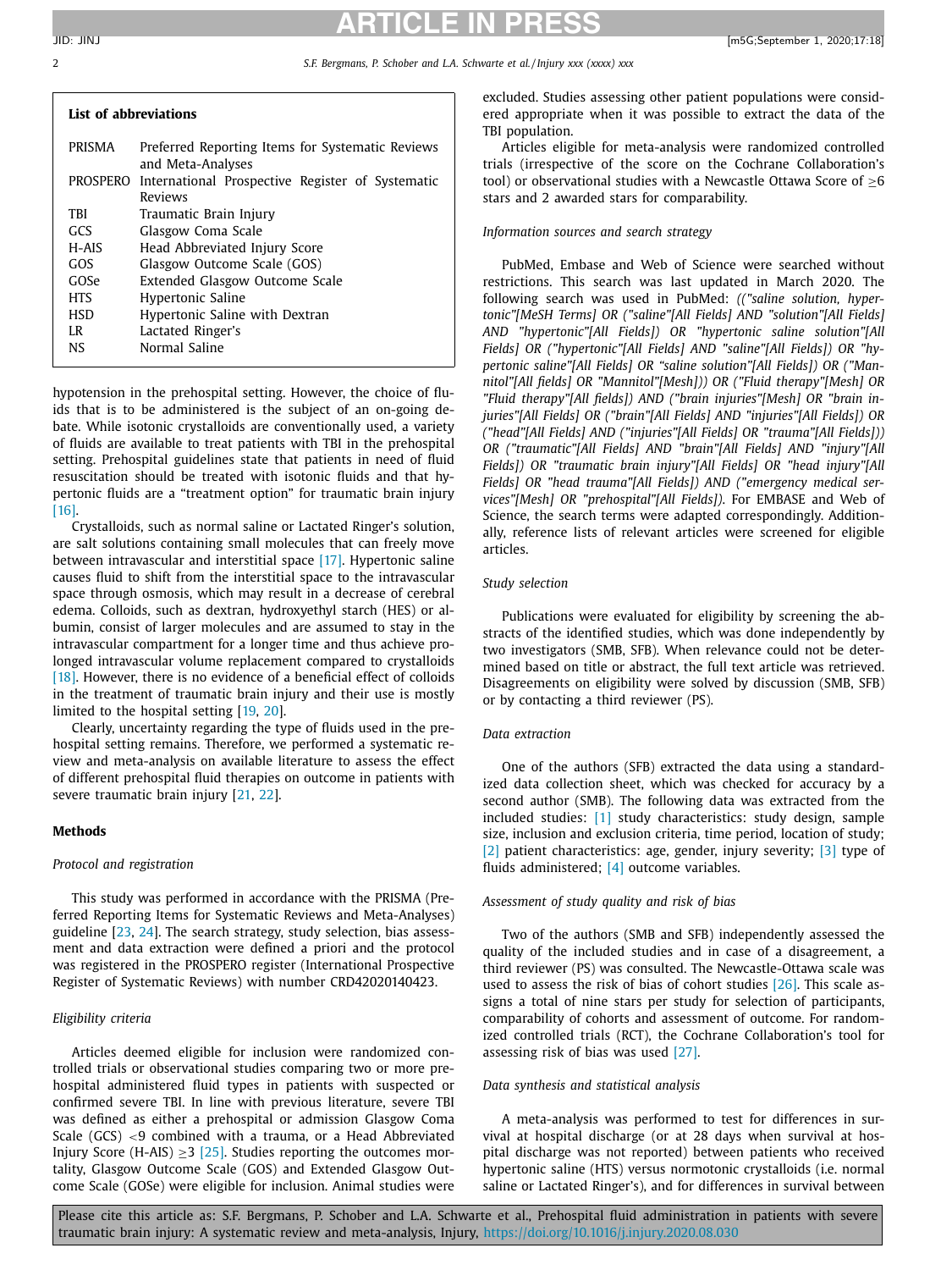*S.F. Bergmans, P. Schober and L.A. Schwarte et al. / Injury xxx (xxxx) xxx* 3



**Fig. 1.** PRISMA flow diagram.

hypertonic saline with dextran (HSD) and normotonic crystalloids. There were no eligible studies on HES or mannitol compared to other fluids. A random effects meta-analysis was performed with STATA 13.0 (StataCorp, Texas). As a sensitivity analysis, to gage the potential influence of lower-quality studies on the results, we re-performed the meta-analysis while excluding RCTs with a high risk of bias in any domain as well as observational studies. Testing for publication bias with funnel plots and Egger's test was planned, but was not possible due to the limited number of studies.

### **Results**

# *Study selection*

In total, 519 articles were obtained through the database search. Additionally, 11 articles were found through reference lists. After removing duplicates, a total of 389 articles were screened for eligibility based on title and abstract. After excluding 375 articles (offtopic, review articles, no prehospital study, no TBI population), 14 full text articles were assessed for eligibility. Full text screening resulted in the exclusion of 2 articles. The final systematic review therefore yielded a total of 12 articles [\[28-39\].](#page-10-0) A total of 6 studies were included in the meta-analysis. Fig. 1 presents the PRISMA flow diagram.

### *Study characteristics*

The 12 included studies reported data from 3253 patients. Five studies were performed in the United States, four in Canada, one in the United States and Canada, one in Australia and one in Austria. Ten studies were randomized controlled trials, one study was a retrospective cohort and one study was a prospective observational trial [\(Table](#page-3-0) 1). Eleven studies compared hypertonic saline with or without dextran to a normotonic crystalloid, and one study compared the two crystalloids Lactated Ringer's and normal saline to each other. No studies compared other colloids (e.g., HES) or mannitol to other types of fluids.

### *Patient characteristics*

The patients included had a median or mean age of around 36 to 46 years and were mostly male (60–86.4%). In accordance with our inclusion criteria, patients were severely injured (head AIS, ISS) [\(Table](#page-4-0) 2). One study explicitly reported their study population as being isolated TBI [\[36\],](#page-10-0) meaning that patients were excluded if they suffered from life threatening injury in organs other than the brain.

#### *Risk of bias*

Quality assessment by the Newcastle Ottawa Scale of the two cohort studies revealed one star [\[32\]](#page-10-0) and six stars [\[39\].](#page-10-0) The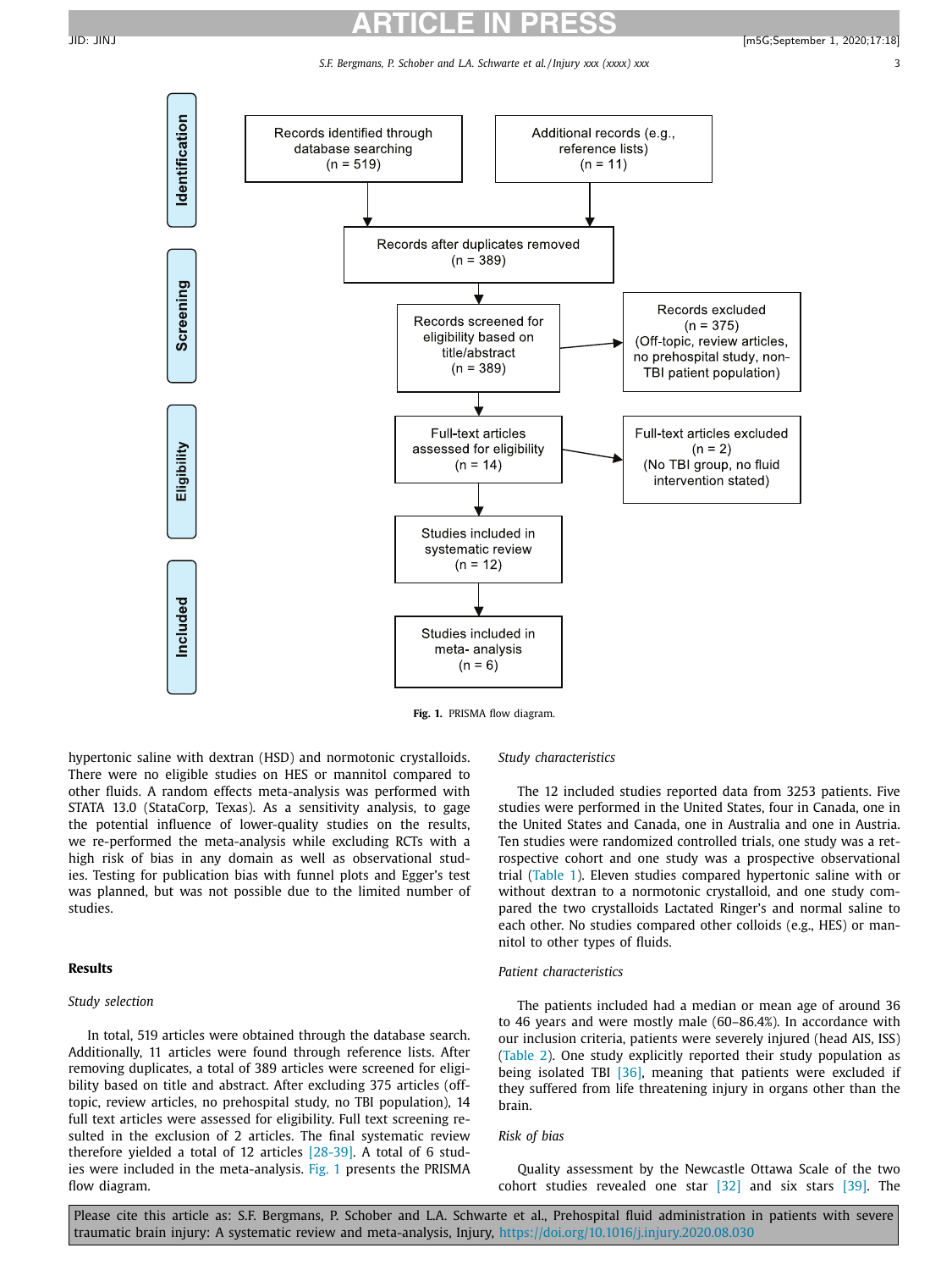|--|--|

Please

cite this

article

as: S.F.

Bergmans,

<span id="page-3-0"></span>traumatic brain injury: A systematic review and meta-analysis, Injury,

P.

Schober

and L.A.

Schwarte

 $\mathbf{G}$ al.,

Prehospital

fluid

<https://doi.org/10.1016/j.injury.2020.08.030>

administration

in

patients

with

severe

| First author (year)  | Study design                                          | Study period                                                    | Region                                    | Inclusion criteria                                                                                                                                                                                                                                                | Exclusion criteria                                                                                                                                                                                                                                                                                                                                                                     | Total<br>sample size |
|----------------------|-------------------------------------------------------|-----------------------------------------------------------------|-------------------------------------------|-------------------------------------------------------------------------------------------------------------------------------------------------------------------------------------------------------------------------------------------------------------------|----------------------------------------------------------------------------------------------------------------------------------------------------------------------------------------------------------------------------------------------------------------------------------------------------------------------------------------------------------------------------------------|----------------------|
| Vassar (1991)        | <b>RCT</b>                                            | 1986-1990                                                       | California, USA                           | Systolic BP $\leq$ 100 mmHg, palpable peripheral<br>pulse or sinus complex on ECG, age $\geq$ 18y<br><b>Subgroup</b> severe TBI (head AIS $\geq$ 4)                                                                                                               | Pregnancy, severe hepatic, renal, cardiac or neurologic disease                                                                                                                                                                                                                                                                                                                        | 53                   |
| Vassar (1993) [29]   | <b>RCT</b>                                            | 1990-1991                                                       | California, USA                           | Injured patients with systolic BP $<$ 90 mmHg<br><b>Subgroup</b> severe TBI (head AIS $\geq$ 4)                                                                                                                                                                   | Asystolic, undergoing CPR, lacked sinus complex on ECG, age<br>$\langle 18y, \rangle$ > 2 h after injury, pregnant, history of seizures or a                                                                                                                                                                                                                                           | 72                   |
| Vassar (1993) [30]   | <b>RCT</b>                                            | 1988-1991                                                       | California, USA                           | Trauma patients with systolic BP <90 mmHg<br><b>Subgroup</b> severe TBI (head AIS $\geq$ 4)                                                                                                                                                                       | bleeding disorder, pre-excising hepatic, cardiac, renal disease,<br>bun, no iv access.                                                                                                                                                                                                                                                                                                 | 27                   |
| Cooper (2004)        | <b>RCT</b>                                            | 1998-2002                                                       | Melbourne,<br>Australia                   | TBI and GCS $\leq$ 9, hypotensive (systolic BP<br>$<$ 100 mmHg)                                                                                                                                                                                                   | Penetrating trauma, $\langle 18y,$ pregnant, no iv access, serious<br>premorbid disease on a medical identification bracelet,<br>peripheral edema, scoop and run, absent sinus rhythm or<br>cardiac arrest                                                                                                                                                                             | 229                  |
| Lenartova (2007)     | Retrospective<br>cohort of<br>description paper       | <b>NR</b>                                                       | Vienna, Austria                           | Severe TBI, GCS <9 after resuscitation or GCS<br>$<$ 9 within 48 h of injury<br>Subgroup hypertonic saline                                                                                                                                                        | Died at scene, during transport to hospital or immediately<br>after admission                                                                                                                                                                                                                                                                                                          | 396                  |
| <b>Bulger</b> (2008) | RCBI                                                  | 2003-2005                                                       | <b>USA</b>                                | Blunt trauma, at least 1 prehospital systolic<br>$BP < 90$ mmHg, age $>17y$<br><b>Subgroup</b> blunt head injuries (head $AIS > 2$ )                                                                                                                              | Ongoing CPR, isolated penetrating trauma, pregnancy, receipt<br>of $>$ 2000 mL crystalloid.                                                                                                                                                                                                                                                                                            | 78                   |
| Baker (2009)         | <b>RCT</b>                                            | 2004-2006                                                       | Toronto, Canada                           | Coma or loss of consciousness due to isolated<br>blunt head trauma and/or a GCS $<$ 9                                                                                                                                                                             | Primary penetrating injury, previous intravenous therapy<br>$>50$ mL, a time interval between arrival at scene and<br>intravenous access exceeding $4$ h, age <16y, presumed<br>pregnant, amputation or burn, absent vital signs prior to<br>randomization                                                                                                                             | 64                   |
| <b>Bulger</b> (2010) | <b>RCT</b>                                            | 2006-2009                                                       | USA, Canada                               | Blunt trauma, GCS <9, systolic BP > 70 or<br>71-90 with heart rate $>108$ (did not meet<br>criteria for hypovolemic shock), age $\geq$ 15y                                                                                                                        | Suspected pregnancy, out of hospital CPR, administration of<br>>2000 mL of crystalloid or any amount of colloid/blood<br>products prior to enrollment, severe hypothermia, drowning,<br>asphyxia, burns $>20\%$ body surface, isolated penetrating<br>injury, no iv access, $>4$ h between receipt of dispatch call to<br>study intervention, prisoner status, interfacility transfer. | 1282                 |
| Rhind (2010)         | <b>RCT</b>                                            | <b>NR</b>                                                       | Toronto, Canada                           | Blunt head trauma with loss of consciousness<br>and/or GCS $< 9$                                                                                                                                                                                                  | Primary penetrating injury, suffered severe life-threatening<br>injury organs other than the brain, received previous fluid<br>therapy $>50$ mL, time interval between arrival at scene and<br>vascular access $>4$ h, age $<16y$ , pregnant, vital signs absent<br>prior to randomization.                                                                                            | 65                   |
| Morrison (2011)      | Feasibility study of<br><b>RCT</b>                    | <b>NR</b>                                                       | Toronto, Canada                           | Blunt trauma with GCS $<$ 9 and $>$ 16y                                                                                                                                                                                                                           | Known pregnancy, primary injury penetrating, vital signs<br>absent before randomization, previous iv therapy $>50$ mL,<br>time interval between arrival at scene and iv access $>4$ h,<br>amputation above wrist or ankle, any burn, suspected<br>hypothermia, asphyxia, fall from height                                                                                              | 113                  |
| Junger (2013)        | A priori subgroup<br>analysis of larger<br><b>RCT</b> | 2006-2009 (NR in<br>this study,<br>subgroup of Bulger<br>(2010) | Seattle and<br>Toronto, USA and<br>Canada | Head trauma and GCS $<$ 9                                                                                                                                                                                                                                         | Signs of hemorrhagic shock, age <15y, pregnant, received iv<br>fluid therapy $>1000$ mL, $>4$ h after injury, pre-hospital CPR,<br>severe hypothermia, drowning, asphyxia, burns >20%,<br>isolated penetrating head injury, inability iv access, prisoner.                                                                                                                             | 103                  |
| Rowell (2016)        | Prospective<br>observational                          | 2009-2010                                                       | Texas, USA                                | Patients who required highest level activation<br>at a level 1 trauma center, received 1 or more<br>units of red blood cells (RBC) within 6 h of<br>hospital admission.<br>Patients with TBI (head AIS $\geq$ 3) and without<br>TBI (head AIS $\leq$ 2) compared. | Age $\lt$ 16y, transfer from another hospital, pregnancy, $>$ 20%<br>burn injury, inhalation injury, incarceration, death within<br>30 min of hospital admission, receiving small volume of<br>prehospital fluid ( $<$ 200 mL), minor injuries (ISS $<$ 9), received<br>both NS and LR, received any other type of fluid or blood<br>products.                                         | 791                  |

RCT: randomized controlled trial.

BP: blood pressure.

(s)TBI: (severe) traumatic brain injury.

H-(AIS): (head) abbreviated injury scale.

GCS: Glasgow Coma Scale.

CPR: cardiopulmonary resuscitation.

ISS: Injury Severity Scale.

NS: normal saline.

LR: Lactated Ringer's. NR: not reported.

4

JID: JINJ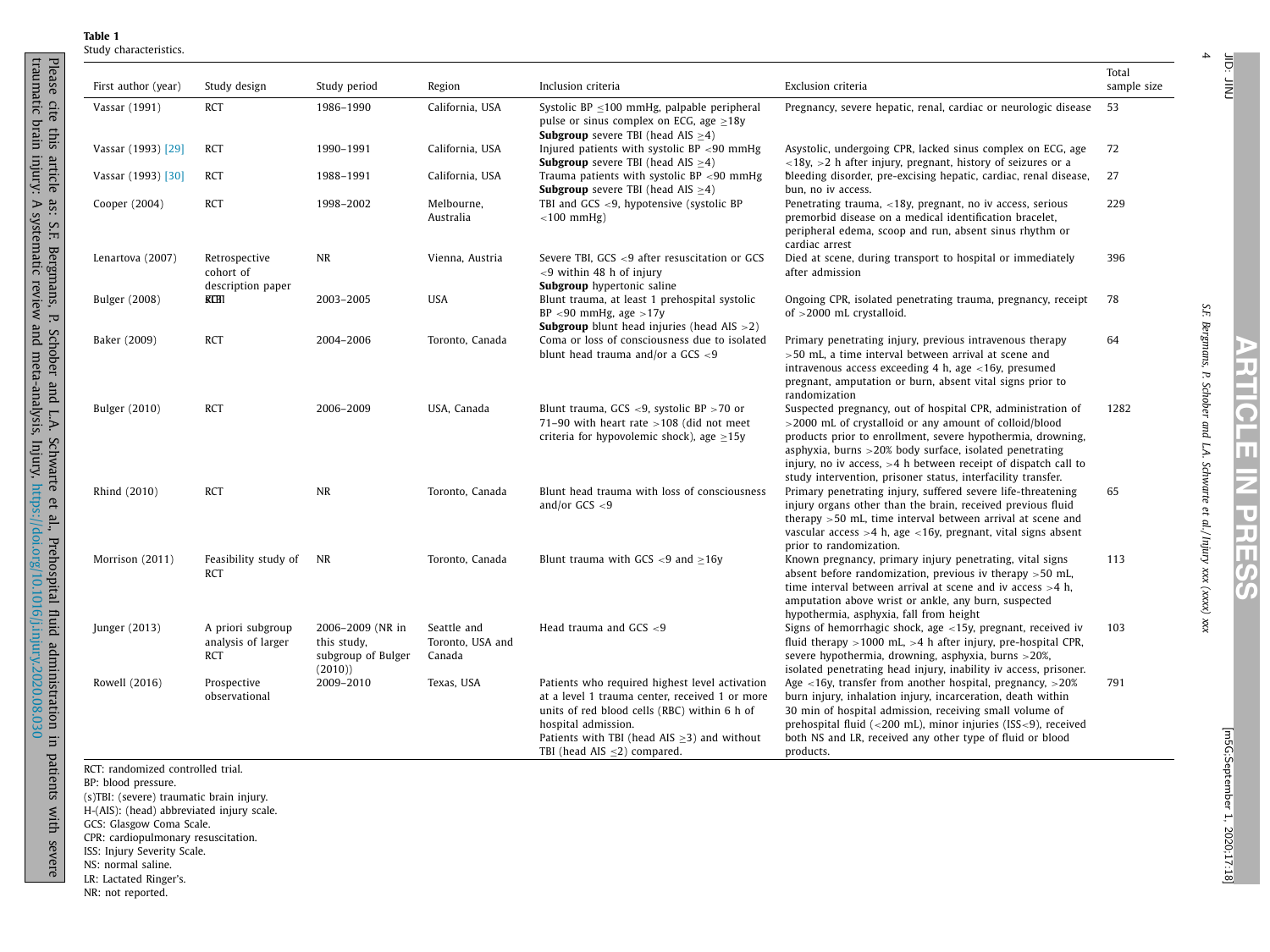| ı |
|---|
|   |
|   |
|   |
|   |
|   |
|   |
|   |
|   |
|   |
|   |
|   |
|   |

JID:

**ARTICLE IN PRESS**

| Table 2                        |  |
|--------------------------------|--|
| Patient and injury characteris |  |

Please

cite this

article

as: S.F.

Bergmans,

<span id="page-4-0"></span>traumatic brain injury: A systematic review and meta-analysis, Injury,

P.

Schober

and L.A.

Schwarte

 $\mathbf{G}$ al.,

Prehospital

fluid

<https://doi.org/10.1016/j.injury.2020.08.030>

administration

in

patients

with

severe

| First author (year)  | Intervention( $s$ ) and control groups $(n)$            | Age (mean (SD)) | Male gender $(n$ $(\%)$ | Initial GCS (median<br>(IQR)) | ISS (median $(IQR)$ ) | Head-AIS (median<br>(IQR)) |
|----------------------|---------------------------------------------------------|-----------------|-------------------------|-------------------------------|-----------------------|----------------------------|
| Vassar (1991)        | <b>Subgroup</b> of head-AIS $\geq$ 4                    |                 |                         |                               |                       |                            |
|                      | 06/1986: 7.5% HTS in 4.2% dextran                       | $NR^*$          | <b>NR</b>               | $NR^*$                        | $NR^*$                | NR                         |
|                      | (HSD); 03/1988; 7.5% HTS in 6%                          |                 |                         |                               |                       |                            |
|                      | dextran (HSD) [28]                                      |                 |                         |                               |                       |                            |
|                      | Lactated Ringer's (LR) [25]                             |                 |                         |                               |                       |                            |
| Vassar (1993) [29]   | <b>Subgroup</b> of head-AIS $\geq$ 4                    |                 |                         |                               |                       |                            |
|                      | Lactated Ringer's (LR) [16]                             | $NR^*$          | $NR^*$                  | $NR^*$                        | $NR^*$                | $NR^*$                     |
|                      | 7.5% hypertonic saline (HTS) [19]                       |                 |                         |                               |                       |                            |
|                      | 7.5% HTS $+ 6%$ dextran (HSD6%) [14]                    |                 |                         |                               |                       |                            |
|                      | 7.5% HTS $+ 12%$ dextran (HSD12%)                       |                 |                         |                               |                       |                            |
|                      | $[23]$                                                  |                 |                         |                               |                       |                            |
| Vassar (1993) [30]   | <b>Subgroup</b> of head-AIS $\geq$ 4                    |                 |                         |                               |                       |                            |
|                      | Normal saline $(NS)$ [6]                                | $NR^*$          | $\rm NR$                | $NR^*$                        | $NR*$                 | <b>NR</b>                  |
|                      | 7.5% hypertonic saline (HTS) [8]                        |                 |                         |                               |                       |                            |
|                      | 7.5% HTS $+ 6%$ dextran (HSD) [13]                      |                 |                         |                               |                       |                            |
| Cooper (2004)        | 7.5% hypertonic saline (HTS) (114)                      | 38 (19 SD)      | 75 (66%)                | 4 (IQR 3-7)                   | 38 (IQR 28-48)        | $4 (IOR 4-5)$              |
|                      | Lactated Ringer's (LR) (115)                            | 37 (19 SD)      | 76 (66%)                | 4 (IQR 3-7)                   | 38 (IQR 29-45)        | 4 (IQR 3-5)                |
| Lenartova (2007)     | Subgroup hypertonic saline                              |                 |                         |                               |                       |                            |
|                      | No HTS (375)                                            | <b>NR</b>       | $\rm NR$                | <b>NR</b>                     | <b>NR</b>             | <b>NR</b>                  |
|                      | HTS [21]                                                |                 |                         |                               |                       |                            |
| <b>Bulger</b> (2008) | <b>Subgroup</b> blunt head injuries (head $AIS > 2$ )   |                 |                         |                               |                       |                            |
|                      | 7.5% HTS $+ 6%$ dextran (HSD) [44]                      | <b>NR</b>       | <b>NR</b>               | $\rm NR$                      | <b>NR</b>             | <b>NR</b>                  |
|                      | Lactated Ringer's (LR) [34]                             |                 |                         |                               |                       |                            |
| Baker (2009)         | 7.5% HTS $+ 6%$ dextran (HSD) [31]                      | 42.5 (20.9 SD)  | 18 (60%)                | Mean 5.2 (2.1 SD)             | Mean 36.2 (15.7       | <b>NR</b>                  |
|                      |                                                         |                 |                         |                               | SD)                   |                            |
|                      | Normal saline (NS) [33]                                 | 42.3 (20.7 SD)  | 23 (71%)                | Mean 5.8 (3.0 SD)             | Mean 31.5 (11.7       | <b>NR</b>                  |
|                      |                                                         |                 |                         |                               | SD)                   |                            |
| <b>Bulger</b> (2010) | 7.5% HTS $+ 6%$ dextran (HSD) (359)                     | 38.5 (18.6 SD)  | 273 (76.3%)             | Mean (SD)                     | Mean (SD)             | Mean (SD)                  |
|                      |                                                         |                 |                         | 5.0(2.0)                      | 26.9 (15.9)           | 3.3(1.9)                   |
|                      | 7.5% hypertonic saline (HTS) (341)                      | 38.6 (17.3 SD)  | 277 (81.2%)             | 4.9(2.3)                      | 26.2(15.3)            | 3.3(1.8)                   |
|                      | Normal saline (NS) (582)                                | 39.5 (19.2 SD)  | 426 (73.3%)             | 5.0(2.1)                      | 26.1(15.6)            | 3.3(1.8)                   |
| Rhind (2010)         | 7.5% HTS $+ 6%$ dextran (HSD) [30]                      | 41.8 (17.4 SD)  | 19 (63.3%)              | Mean (SD)                     | Mean (SD)             | NR                         |
|                      |                                                         |                 |                         | 5.6(2.8)                      | 34.9 (9.5)            |                            |
|                      | Normal saline (NS) [35]                                 | 42.8 (18.8 SD)  | 25 (71.4%)              | 5.9(2.6)                      | 31.7 (14.6)           | <b>NR</b>                  |
| Morrison (2011)      | $HTS + dextran (HSD) [50]$                              | 46 (21 SD)      | (60%)                   | NR                            | Mean (SD)             | NR                         |
|                      |                                                         |                 |                         |                               | $31$ [17]             |                            |
|                      | Normal saline (NS) [56]                                 | 43 (21 SD)      | (75%)                   |                               | 32[15]                |                            |
| Junger (2013)        | 7.5% hypertonic saline (HTS) [22]                       | 39.1 (17.7 SD)  | 19 (86.4%)              | $5.0$ [3-7]                   | $25.5(17.5-35)$       | 4.1(1.0)                   |
|                      | 7.5% HTS $+ 6%$ dextran (HSD) [22]                      | 37.2 (21.0 SD)  | 13 (59.1%)              | $5.5$ [3-7]                   | 29 [17-38]            | 4.0(1.2)                   |
| Rowell (2016)        | Normal saline (NS) [39]                                 | 36.2 (19.1 SD)  | 29 (74.4%)              | $5.0$ [3-7]                   | 29 [16-35]            | 3.8(1.2)                   |
|                      | TBI (head AIS $\geq$ 3)                                 |                 |                         |                               |                       |                            |
|                      |                                                         | 45.2 (20.8 SD)  | (65.4%)                 | <b>NR</b>                     | 42 [32-57]            | $5[4-5]$                   |
|                      | Lactated Ringer's (LR) [52]<br>Normal saline (NS) (256) | 42.8 (18.4 SD)  | (71.9%)                 | <b>NR</b>                     | 34 [26-43]            | $4[3-5]$                   |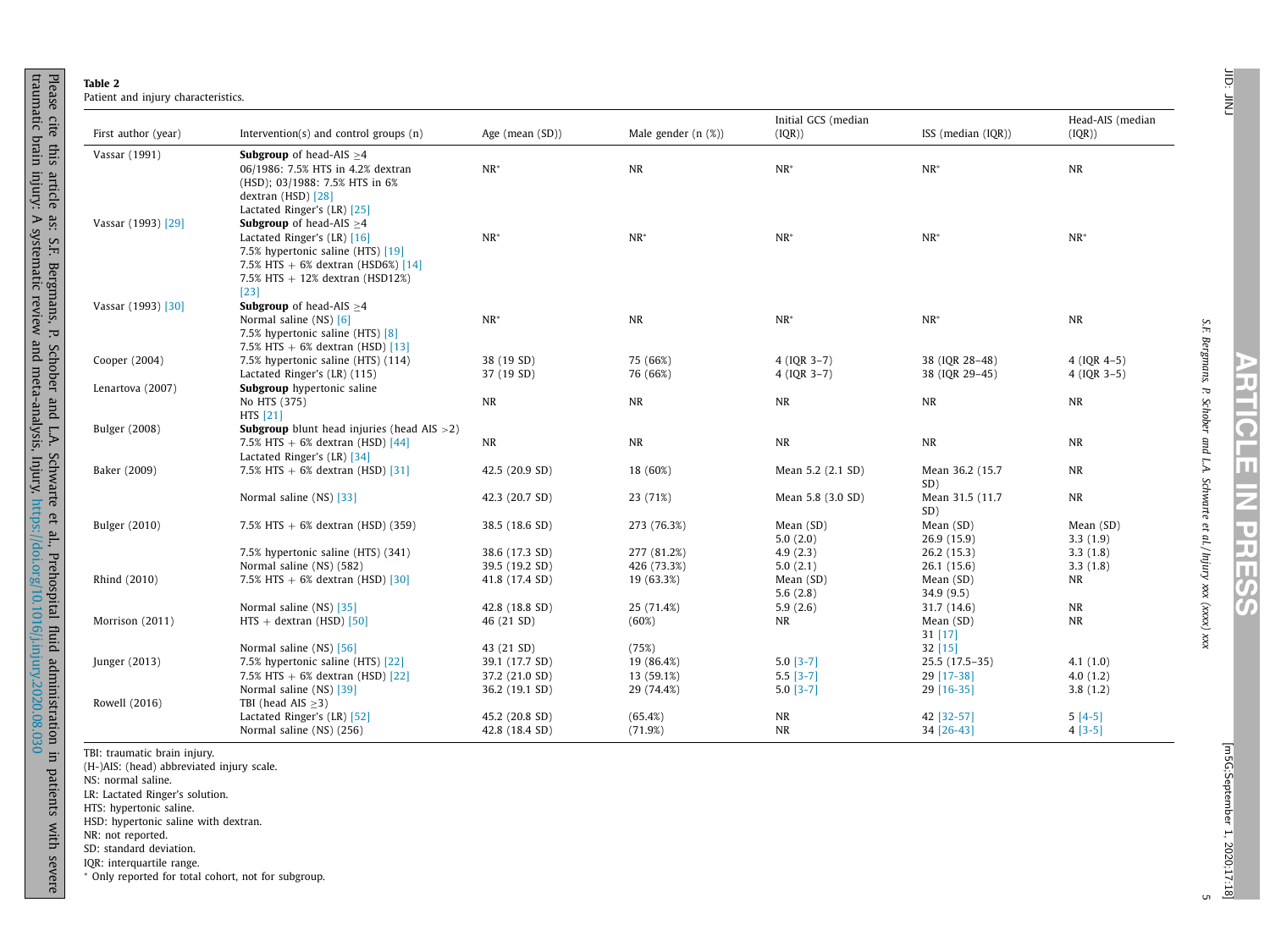# 6 *S.F. Bergmans, P. Schober and L.A. Schwarte et al. / Injury xxx (xxxx) xxx*

**Table 3** Quality assessment.

| First<br>au-            | Newcastle Ottawa Scale |  |   |   |   |   |   | Cochrane Risk of Bias Tool |                      |         |         |                   |                   | Meta              |             |                  |
|-------------------------|------------------------|--|---|---|---|---|---|----------------------------|----------------------|---------|---------|-------------------|-------------------|-------------------|-------------|------------------|
| thor                    |                        |  | 3 | 4 | 5 | 6 | 8 | 9                          | A                    | B       | C       | D                 | E                 | F                 | G           | analysis         |
| (year)<br>Vassar (1991) |                        |  |   |   |   |   |   |                            | Low                  | Low     | Low     | High              | Low               | Unclear           | Low         | No <sup>1</sup>  |
| Vassar (1993) [29]      |                        |  |   |   |   |   |   |                            | Low                  | Low     | Unclear | Low               | Low               | Unclear           | Low         | No <sup>1</sup>  |
| Vassar (1993) [30]      |                        |  |   |   |   |   |   |                            | High                 | Low     | Unclear | Low               | Low               | Low               | Low         | No <sup>1</sup>  |
| Cooper (2004)           |                        |  |   |   |   |   |   |                            | Low                  | Low     | Low     | Low               | Low               | Low               | Low         | Yes              |
| Lenartova (2007)        |                        |  |   |   |   |   |   |                            |                      |         |         |                   |                   |                   |             | No <sup>2</sup>  |
| Bulger (2008)           |                        |  |   |   |   |   |   |                            | Low                  | Low     | Low     | Low               | Low               | Low               | High        | No <sup>3</sup>  |
| Baker (2009)            |                        |  |   |   |   |   |   |                            | Low                  | Low     | Low     | Low               | Low               | Low               | Unclear $4$ | Yes              |
| Bulger (2010)           |                        |  |   |   |   |   |   |                            | Unclear <sup>5</sup> | Low     | Low     | Low               | Low               | Low               | Low         | Yes              |
| Rhind (2010)            |                        |  |   |   |   |   |   |                            | Unclear              | Unclear | Low     | Low               | High <sup>6</sup> | High <sup>6</sup> | Low         | Yes <sup>7</sup> |
| Morrison (2011)         |                        |  |   |   |   |   |   |                            | Low                  | Low     | Low     | High <sup>8</sup> | High              | High              | High        | Yes <sup>7</sup> |
| Junger (2013)           |                        |  |   |   |   |   |   |                            | Unclear <sup>9</sup> | Low     | Low     | Low               | Low               | Unclear           | Low         | Yes              |
| Rowell (2016)           |                        |  |   |   |   |   |   |                            |                      |         |         |                   |                   |                   |             | No <sup>10</sup> |

1. No patient characteristics reported of these subgroups.

2. "HTS" vs "no HTS" compared, not stated what "no HTS" is.

3. Survival rates not reported.

4. Not stated if patients were excluded (and why).

5. labeling issue at onset study, randomization scheme was initially biased toward enrolling more patients into the NS group.

6. Not blinded.

7. High risk of bias, however, we performed a sensitivity analysis by re-performing the meta-analysis and excluding these two RCTs (see meta-analysis).

8. Feasibility study.

9. Nothing stated about randomization, however, groups comparable.

10. LR vs NS, not hypertonic saline.

Newcastle Ottawa Scale:.

Selection: 1. Representativeness of the exposed cohort.

2. Selection of the non-exposed cohort.

3. Ascertainment of exposure.

4. Demonstration that outcome of interest was not present at start of study.

Comparability: 5. Comparability of cohorts on the basis of the design or analysis: most important factor.

6. Comparability of cohorts on the basis of the design or analysis: additional factors.

Outcome: 7. Assessment of outcome.

8. Was follow-up long enough for outcomes to occur?.

9. Adequacy of follow up of cohorts.

Cochrane Risk of Bias Tool:.

A. Random sequence generation.

B. Allocation concealment.

C. Selective outcome reporting.

D. Other sources of bias.

E. Blinding of participants and personnel.

F. Blinding of outcome assessment.

G. Incomplete outcome data.

Cochrane Risk of Bias Tool for the included RCTs revealed varying quality of the included studies. Table 3 shows an overview of the quality assessment.

#### *Results of individual studies*

Our main outcome of interest was survival. Seven studies reported survival at hospital discharge. Four studies reported survival at 28 or 30 days and two studies reported survival at 3 or 6 months. Eleven studies assessing survival found no statistically significant difference in survival between patients treated with different fluid types, such as normal saline and hypertonic saline with or without dextran. One study compared the two crystalloids Lactated Ringer's and normal saline to each other. In that study by Rowell et al. (2016), treatment with Lactated Ringer's was associated with higher 30-day mortality compared with normal saline [\[39\].](#page-10-0)

Five studies assessed the Extended Glasgow Outcome Score (GOSe). All three studies assessing GOSe as a primary outcome measure did not find a statistically significant difference in patients treated with different fluid types. A total of three studies assessed the Glasgow Outcome Score (GOS), all of which found no statistically significant difference between different fluid types. [Table](#page-6-0) 4 presents the outcome measures of the individual studies.

*Meta-analysis*

After excluding lower quality studies (observational studies with a Newcastle Ottawa Score of <6 stars and <2 awarded stars for comparability), 2 meta-analyses were performed. The metaanalysis of 5 studies comparing treatment with hypertonic saline with dextran (HSD) to crystalloid fluids (normal saline in all studies) [\[34-38\]](#page-10-0) does not show a better survival rate for one specific fluid type (overall RR 0.99, 95% CI 0.93–1.06) [\(Fig.](#page-8-0) 2). The metaanalysis of 3 studies comparing hypertonic saline (HTS) with crystalloids (normal saline in two studies and Lactated Ringer's in one study) [\[31,](#page-10-0) [35,](#page-10-0) [38\]](#page-10-0) does also not show a better survival rate for either of the groups (overall RR 1.04, 95% CI 0.97–1.12) [\(Fig.](#page-8-0) 3). The sensitivity analysis excluding two randomized controlled trials with high risk of bias provided virtually identical results (data not shown).

#### **Discussion**

#### *Summary of evidence*

This systematic review and meta-analysis was performed to assess the effect of different prehospital fluid therapies on outcome in patients with severe traumatic brain injury. The included studies did not demonstrate a survival or neurological benefit for one certain fluid type.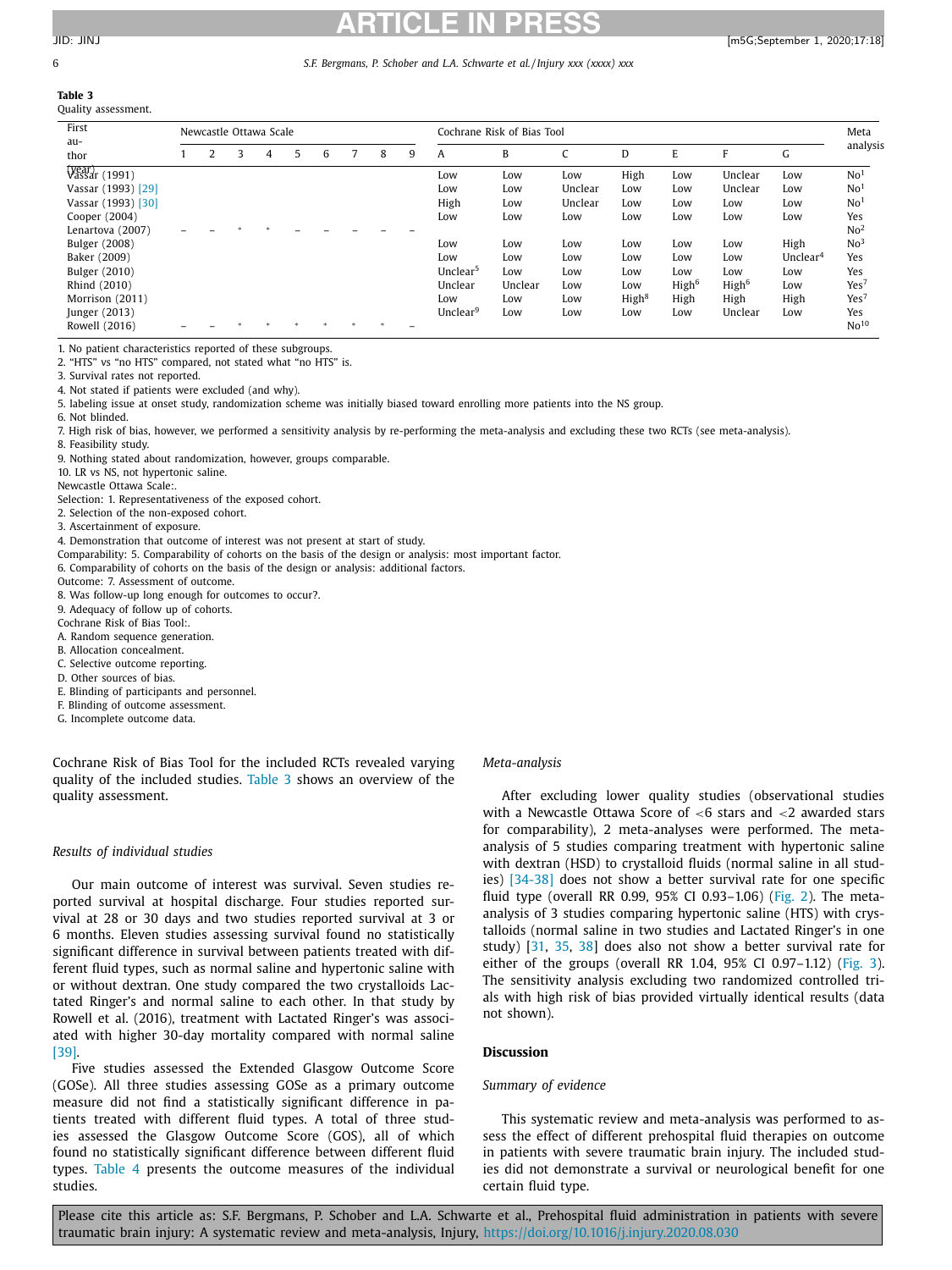| ıc<br>ור<br>n |  |
|---------------|--|

Please

cite this

article

as: S.F.

Bergmans,

<span id="page-6-0"></span>traumatic brain injury: A systematic review and meta-analysis, Injury,

P.

Schober

and L.A.

Schwarte

 $\mathbf{G}$ al.,

Prehospital

fluid

<https://doi.org/10.1016/j.injury.2020.08.030>

administration

in

patients

with

severe

| First author (year)  | Main outcome                                     | Survival $(n$ $(\%)$ , time of<br>assessment (significance)                                                                                                                                                                                                                 | GOSe (median (IQR)*), time of GOS (median (IQR)*), time of<br>assessment (significance)                          | assessment (significance)                                                                                                  | LOHS (days,<br>median $(IQR)^{*}$ )<br>(significance)            | Other outcome measures                                                                                                                                                                | Author's conclusions                                                       |
|----------------------|--------------------------------------------------|-----------------------------------------------------------------------------------------------------------------------------------------------------------------------------------------------------------------------------------------------------------------------------|------------------------------------------------------------------------------------------------------------------|----------------------------------------------------------------------------------------------------------------------------|------------------------------------------------------------------|---------------------------------------------------------------------------------------------------------------------------------------------------------------------------------------|----------------------------------------------------------------------------|
| Vassar (1991)        | Median systolic<br>blood pressure                | HSD: 9 (32%)<br>LR: 4 (16%)<br>At hospital discharge<br>$(p = 0.068)$                                                                                                                                                                                                       | NR                                                                                                               | <b>NR</b>                                                                                                                  | <b>NR</b>                                                        | NR for sTBI subgroup                                                                                                                                                                  | Tendencies toward improving<br>survival in sTBI                            |
| Vassar (1993) [29]   | Blood pressure<br>response, survival HS: 5 (26%) | LR: 2 (13%)<br>HSD6%: 2 (14%)<br>HSD12%: 5 (22%)<br>At hospital discharge (not<br>sign.)                                                                                                                                                                                    | $\rm NR$                                                                                                         | NR                                                                                                                         | NR                                                               | NR for sTBI subgroup                                                                                                                                                                  | No difference in fluid type on<br>survival                                 |
| Vassar (1993) [30]   | NR                                               | NS: 1 (17%)<br>HTS: 3 (38%)<br>HSD: 3 (23%)<br>At hospital discharge (not<br>sign.)                                                                                                                                                                                         | NR                                                                                                               | <b>NR</b>                                                                                                                  | NR                                                               | NR for sTBI subgroup                                                                                                                                                                  | No sign, differences in overall<br>actuarial survival                      |
| Cooper (2004)        | $GOSe \geq 5$                                    | HTS: 93 (82%)<br>LR: 97 (84%)<br>At hospital arrival ( $p = 0.58$ )<br>HTS: 63 (55%)<br>LR: 57 (50%)<br>At hospital discharge<br>$(p = 0.32)$<br>HTS: 63 (55%)<br>LR: 55 (48%)<br>At 3 months ( $p = 0.26$ )<br>HTS: 62 (55%)<br>LR: 53 (47%)<br>At 6 months ( $p = 0.23$ ) | $HTS: 5(3-6)$<br>LR: $5(5-6)$<br>At 6 months ( $p = 0.45$ )<br>GOSe >5: RR 0.99 (95% CI<br>$0.76-1.30, p = 0.96$ | $HTS: 4(3-4)$<br>LR: $4(3-4)$<br>At 3 months ( $p = 0.64$ )<br>$HTS: 4(4-4)$<br>LR: $4(3-4)$<br>At 6 months ( $p = 0.43$ ) | HTS: 12 (0.5-27)<br>LR: $11(0.5-23)$<br>$(p = 0.52)$             | Days on ventilator: HTS: 3.8 Small trend toward greater<br>$( IQR 0.5-11)$ , LR: 3.0<br>$(0.5-8.1), p = 0.39.$<br>First ICP: HTS: 10 (IOR<br>$6-17$ ), LR: 15 (8.5-22),<br>$p = 0.08$ | survival for HTS, neurological<br>outcomes almost identical at 6<br>months |
| Lenartova (2007)     | NR                                               | Mortality<br>HTS: 38.1%<br>No HTS: 31.5%<br>ICU (not sign.)<br>Mortality<br>HTS: 38.1%<br>No HTS: 37.1%<br>At 90 days (not sign.)                                                                                                                                           | NR                                                                                                               | $\rm NR$                                                                                                                   | $\rm NR$                                                         | $O/E$ ratio:<br>HTS: 0.79<br>No HTS: 1.02                                                                                                                                             | HTS no benefits, however<br>outcomes better than<br>expected for HTS       |
| <b>Bulger</b> (2008) | Survival without<br>ARDS                         | NR                                                                                                                                                                                                                                                                          | NR                                                                                                               | <b>NR</b>                                                                                                                  | <b>NR</b>                                                        | NR for sTBI subgroup                                                                                                                                                                  | No significant advantage of<br><b>HSD</b>                                  |
| Baker (2009)         | <b>NR</b>                                        | HSD: 25 (80.7%)<br>NS: 29 (87.9%)<br>At hospital discharge (or 30<br>days) $(p = 0.82)$                                                                                                                                                                                     | Mean (SD)<br>HSD: 4.6(2.3)<br>NS: 4.4 (2.2)<br>At hospital discharge (or 30<br>days) $(p = 0.86)$                | Mean (SD)<br>HSD: 3.3(1.4)<br>NS: 3.3(1.4)<br>At hospital discharge<br>$(p = 0.87)$                                        | Mean (SD)<br>HSD: 14.6 (15.1)<br>NS: 15.2 (16.6)<br>$(p = 0.87)$ | HSD associated with<br>reduction in serum<br>biomarkers (S100B, NSE,<br>MBP), correlated with better<br>outcome<br>DRS (mean (SD)):<br>HSD: 3.0 (4.3)<br>NS: 3.9 (4.6)                | No statistically sign.<br>differences in outcome                           |
|                      |                                                  |                                                                                                                                                                                                                                                                             |                                                                                                                  |                                                                                                                            |                                                                  |                                                                                                                                                                                       | (continued on next page)                                                   |

JID: JINJ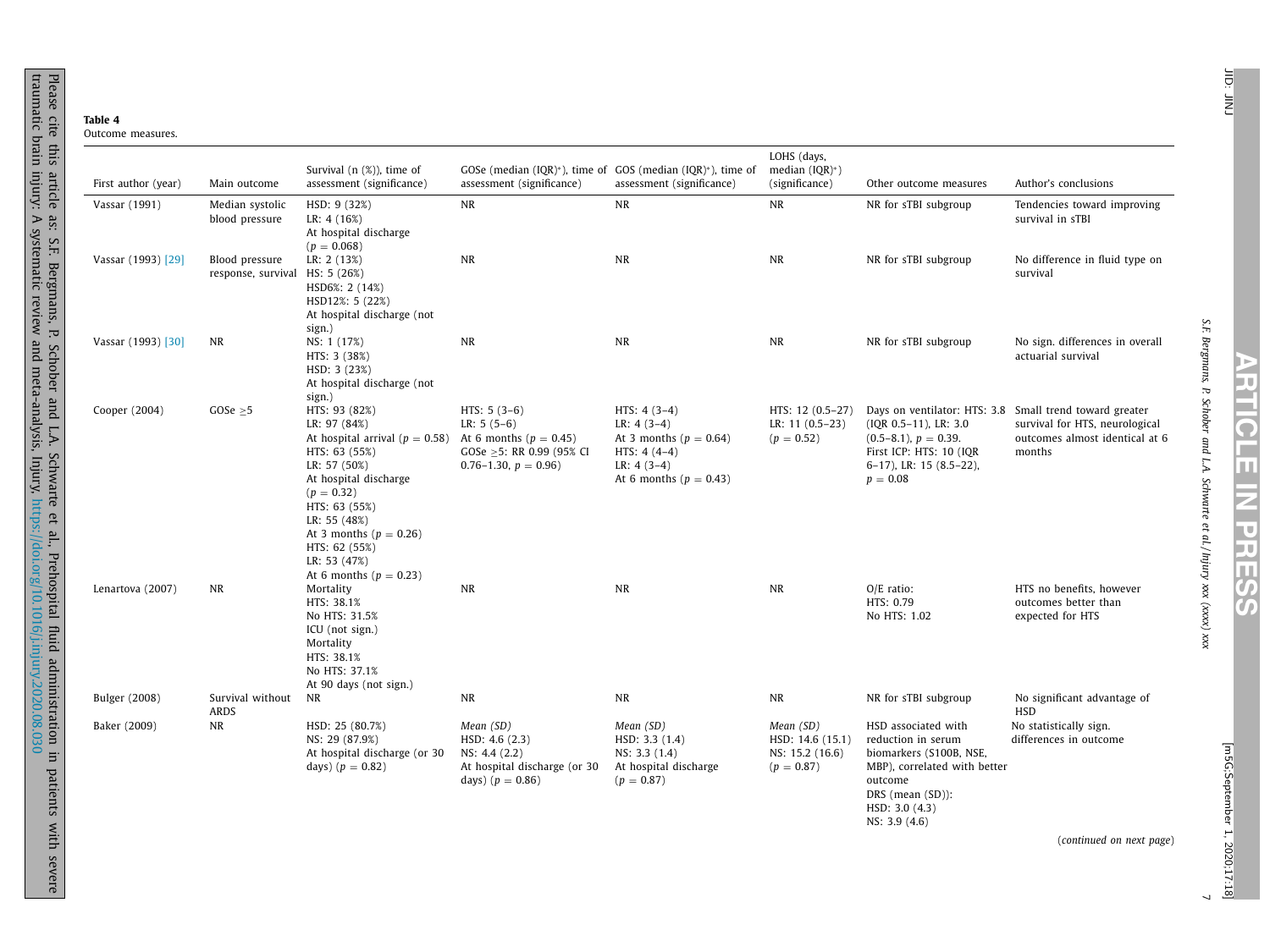| First author (year)                                                                                                                                                                                                                                                                                                                                                                                                                                                                                                                                                                                                                    | Main outcome                             | Survival $(n \, (\%)$ , time of<br>assessment (significance)                                                                                                         | assessment (significance)                                                                                                                                                                                   | GOSe (median $(IQR)^*$ ), time of GOS (median $(IQR)^*$ ), time of<br>assessment (significance) | LOHS (days,<br>median $(IOR)^*)$<br>(significance)                                  | Other outcome measures                                                                                                       | Author's conclusions                                                                                                                                        |
|----------------------------------------------------------------------------------------------------------------------------------------------------------------------------------------------------------------------------------------------------------------------------------------------------------------------------------------------------------------------------------------------------------------------------------------------------------------------------------------------------------------------------------------------------------------------------------------------------------------------------------------|------------------------------------------|----------------------------------------------------------------------------------------------------------------------------------------------------------------------|-------------------------------------------------------------------------------------------------------------------------------------------------------------------------------------------------------------|-------------------------------------------------------------------------------------------------|-------------------------------------------------------------------------------------|------------------------------------------------------------------------------------------------------------------------------|-------------------------------------------------------------------------------------------------------------------------------------------------------------|
| <b>Bulger</b> (2010)                                                                                                                                                                                                                                                                                                                                                                                                                                                                                                                                                                                                                   | GOSe at 6 months HSD: 263 (74.3%)        | HTS: 255 (75.7%)<br>NS: 432 (75.1%)<br>At 28 days ( $p = 0.88$ )<br>HSD: 265 (74.4%)<br>HTS: 258 (75.9%)<br>NS: 427 (74.3%)<br>At discharge hospital<br>$(p = 0.85)$ | HSD: GOSe <4: HSD vs NS<br>difference 2.2%<br>HTS: GOSe $\leq$ 4: HTS vs NS<br>difference 2.9%<br>At 6 months (HSD vs NS:<br>95%CI $-4.5-9.0\%$ , $p = 0.67$ ;<br>HTS vs NS: 95%CI -4.0-9.7%,<br>$p = 0.67$ | NR                                                                                              | <b>NR</b>                                                                           | DRS: no (sign.) differences<br>between groups                                                                                | HTD or HTS, compared with<br>NS, did not result in superior<br>6-month neurologic outcome<br>or survival                                                    |
| Rhind (2010)                                                                                                                                                                                                                                                                                                                                                                                                                                                                                                                                                                                                                           | Inflammatory/<br>coagulation<br>cascades | Mortality<br>HSD: 4 (13.3%)<br>NS: 6 (17.1%)<br>$NR (p = 0.67)$                                                                                                      | <b>NR</b>                                                                                                                                                                                                   | Mean (SD)<br>HSD: 3.7(1.3)<br>NS: 3.5(1.5)<br>At 30 days ( $p = 0.81$ )                         | Mean (SD)<br>HSD: 14.1 (13.6)<br>NS: 14.7 (12.5)<br>$(p = 0.90)$                    | HSD: role in attenuating<br>pro-inflammatory mediators brain injury by attenuating<br>(such as TNF-alfa, IL-10)              | HSD may improve secondary<br>pro-inflammatory mediators                                                                                                     |
| Morrison (2011)                                                                                                                                                                                                                                                                                                                                                                                                                                                                                                                                                                                                                        | Survival at 30 days HSD: 34 (68%)        | NS: 41(72%)<br>At discharge hospital (NR)<br>HSD: 35 (70%)<br>NS 42 (74%)<br>At $30$ days $(NR)$                                                                     | GOSe $\geq$ 4<br>HSD: 20 (67%)<br>NS: 26 (68%)<br>At 30 days $(NR)$                                                                                                                                         | NR                                                                                              | Mean (SD)<br>HSD: 35 (37)<br>NS: 35 (35)<br>(NR)                                    |                                                                                                                              | Feasible to conduct a RCT,<br>little evidence to support a<br>trend toward superiority with<br>HSD for survival or<br>neurocognitive outcomes at 30<br>days |
| Junger (2013)                                                                                                                                                                                                                                                                                                                                                                                                                                                                                                                                                                                                                          | GOSe at 6 months HTS: 18 (81.8%)         | HSD: 15 (68.2%)<br>NS: 28 (71.8%)<br>At 28 days (not sign.)                                                                                                          | HTS: $3.5(2-6)$<br>$HSD: 3.5(1-6)$<br>$NS: 4.0(1-6)$<br>At 6 months (not sign.)                                                                                                                             | NR                                                                                              | Mean (SD)<br>HTS: 30.8 (22.8)<br>HSD: 21.9 (27.8)<br>NS: 28.7 (29.3)<br>(not sign.) | HTS: makers PMN adhesion<br>and degranulation lower<br>than NS group. HSD/HTS<br>inhibited PMN oxidative<br>burst responses. | HTS can partially restore<br>normal PMN activity,<br>additional research needed for<br>clinical outcome                                                     |
| Rowell (2016)                                                                                                                                                                                                                                                                                                                                                                                                                                                                                                                                                                                                                          | Mortality at 30<br>days                  | Mortality (unadjusted):<br>LR: 50%<br>NS: 28%<br>Adjusted**:<br>HR 1.78 (CI 1.04-3.04)<br>At 30 days<br>$p = 0.035$                                                  | <b>NR</b>                                                                                                                                                                                                   | NR                                                                                              | NR                                                                                  | Fluid type no effect on<br>biochemical or physiological higher adjusted 30-day<br>no-TBI group                               | TBI group: LR associated with<br>parameters in both TBI and mortality compared with NS.<br>No difference in no-TBI group.                                   |
| GOSe: extended Glasgow Outcome Score.<br>GOS: Glasgow Outcome Score.<br>LOHS: length of hospital stay.<br>NS: normal saline.<br>LR: Lactated Ringer's solution.<br>HTS: hypertonic saline.<br>HSD: hypertonic saline with dextran.<br>(s)TBI: severe traumatic brain injury.<br>ICP: intracranial pressure.<br>ICU: intensive care unit.<br>ARDS: acute respiratory distress syndrome.<br>DRS: disability rating scale.<br>PMN: polymorphonuclear leukocytes.<br>NR: not reported.<br>IQR: interquartile range.<br>SD: standard deviation.<br>CI: confidence interval.<br>HR: hazard ratio.<br>* Median (IQR) unless otherwise stated. |                                          | O/E ratio: ratio of observed mortality (at 90 days)/expected mortality predicted by TRISS.                                                                           | ** Adjusted for fluid type, fluid volume, ISS, head AIS, extremity AIS, age, prehospital intubation status, hospital site.                                                                                  |                                                                                                 |                                                                                     |                                                                                                                              |                                                                                                                                                             |

Please

cite this

article

as: S.F.

Bergmans,

traumatic brain injury: A systematic review and meta-analysis, Injury,

P.

Schober

and L.A.

Schwarte

 $\mathbf{G}$ al.,

Prehospital

fluid

<https://doi.org/10.1016/j.injury.2020.08.030>

administration

in

patients

with

severe

**ARTICLE**

 $\overline{\mathsf{z}}$ 

**PRESS**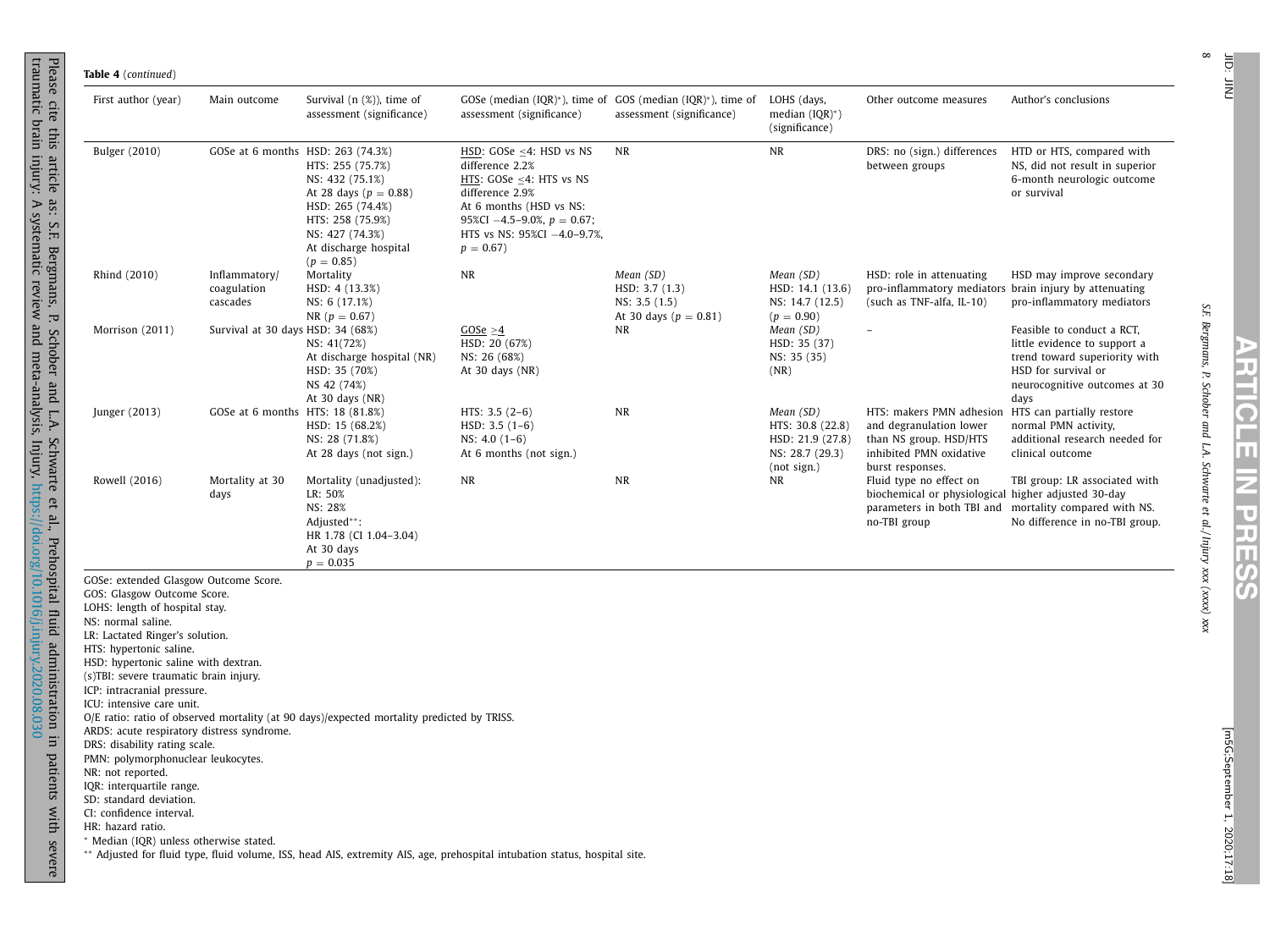*S.F. Bergmans, P. Schober and L.A. Schwarte et al. / Injury xxx (xxxx) xxx* 9

# Effects of HSD versus Normal Saline on Survival

<span id="page-8-0"></span>

**Fig. 2.** Meta-analysis.



**Fig. 3.** Meta-analysis.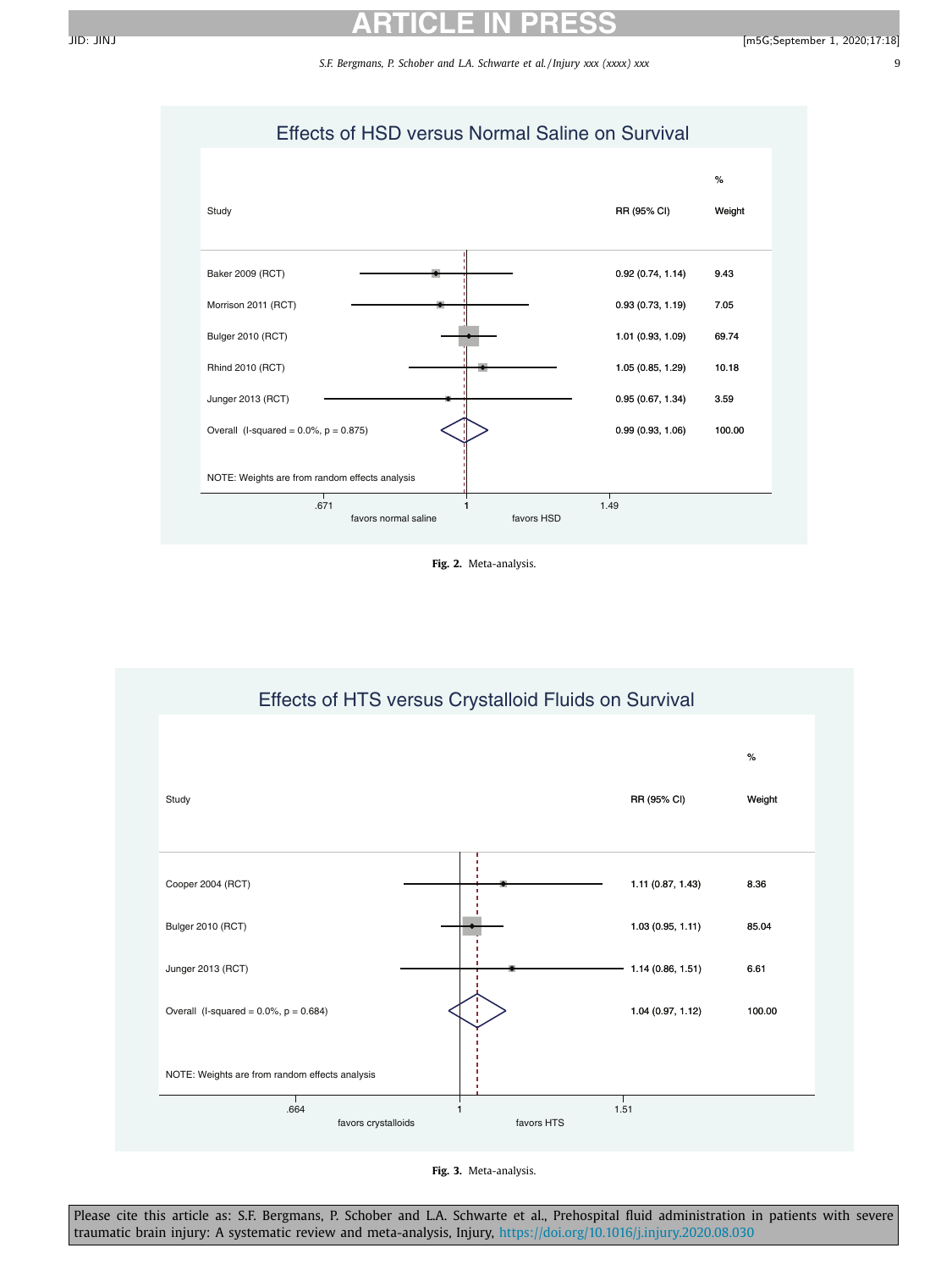# **ARTICLE IN PRESS**

#### <span id="page-9-0"></span>*Strengths and limitations*

This systematic review contains an extensive search strategy in three databases and was performed in accordance with prespecified guidelines and recommendations of PRISMA [\[23,](#page-10-0) [24\]](#page-10-0). Search strategy, selection of studies, data extraction and quality assessment were double-checked for accuracy.

The quality assessment of the included studies shows varying quality. Only one of the ten RCTs shows low risk of bias in all domains in the Cochrane Risk of Bias Tool. One of the two cohort studies shows low risk of bias through the Newcastle Ottawa Scale. To present a complete overview of all the articles addressing this subject, we included all articles that met our inclusion criteria. However, to limit bias in the quantitative analysis, we performed a sensitivity analysis which excluded lower quality studies.

Due to expected clinical heterogeneity between studies, we had planned a random-effects meta-analysis to account for this heterogeneity. This analysis was performed on a limited number of studies, which can be problematic due to the limited precision in the estimate of the between-study variance, and it has been proposed that a fixed-effect analysis should then be performed instead [\[40\].](#page-10-0) However, as the estimated between study variance ( $\tau^2$ ) was 0 in our meta-analysis, the random-effects and fixed-effect metaanalysis give virtually identical results.

Our main outcome of interest was survival, because of its high clinical relevance. Even though most of the studies reported survival, the timing of measurement of survival varied between studies. Seven of the included studies reported survival at hospital discharge. Other studies reported mortality at 30 days, at hospital arrival and at 3 or 6 months. We chose mortality at hospital discharge for meta-analysis (or at 28 days when survival at hospital discharge was not reported) because this was the time point that was being assessed most often. Other outcomes, such as (Extended) Glasgow Outcome Scale, are of great relevance as well. However, we could not perform a meta-analysis of these results, because these outcomes were not consistently reported.

In our systematic review we were also interested in the use of mannitol in the prehospital setting. Only one study assessed the prehospital use of mannitol for TBI [\[41\].](#page-10-0) This very small study on 44 patients found no evidence for a difference in mortality between mannitol and normal saline. However, we did not include this study in our systematic review, as this study included patients with a GCS  $<$ 12, as opposed to GCS  $<$ 9.

We did not specifically review the quantity of the fluids as a detailed description of the type and quantity of "standard resuscitation fluids", which were administered in addition to the fluids studied, was often lacking.

#### *Clinical implications*

In the prehospital care of patients with severe traumatic brain injury, a single event of hypotension worsens outcome [\[15\].](#page-10-0) Therefore, hypotension should be prevented and optimal cerebral perfusion pressure should be maintained. Fluid resuscitation is regarded as an important therapy in the treatment of patients with TBI in the prehospital setting.

Various types of fluids are available for fluid resuscitation, with different pharmacological characteristics and with specific advantages and disadvantages. Traditionally, normotonic crystalloids are predominantly used in the prehospital setting. However, intravascular volume expansion is limited as only about 20% of the infused volume remains in the intravascular compartment [\[42\].](#page-10-0) Moreover, side effects such as edema and hyperchloremic acidosis (for normal saline) or electrolyte imbalances limit the usefulness for volume resuscitation. Hypertonic saline may be advantageous as it causes fluid to shift from the interstitial space to the intravascular space through osmosis, which may result in a decrease of cerebral edema. Moreover, hypertonic saline may have an antiinflammatory effect which reduces cerebral edema  $[43]$ . However, the hyperosmolarity may also lead to pulmonary edema and heart failure as a result of rapid volume expansion. Mannitol, an osmotic diuretic, is not useful for volume resuscitation but is yet regularly used in the prehospital setting to reduce intracranial pressure [\[44\].](#page-10-0) However, mannitol raises concerns with regard to its diuretic effect, which may cause hypotension and decrease cerebral perfusion [\[44-46\].](#page-10-0) In Emergency Departments and Intensive Care Units, mannitol, as well as hypertonic saline, are widely used to treat intracranial hypertension  $[45-58]$ . In the prehospital setting, however, no definitive guidelines regarding the treatment of suspected intracranial hypertension exist. Colloids, such as dextran, albumin or HES, should be effective for prehospital volume resuscitation, as the large molecules and oncotic pressure prevent rapid redistribution to the extravascular compartment, at least when the vasculature is intact. However, potential detrimental effects on coagulation, thrombocyte function or renal function raise concerns and may contribute to morbidity and mortality.

A previous review of Tan et al. published in 2011 found no evidence to support the use of hypertonic saline or colloid solutions over isotonic crystalloid solutions in patients with TBI in the pre-hospital setting [\[59\].](#page-11-0) Tan et al., however, did not perform a metaanalysis and a number of potentially relevant studies have been published in the meantime. We therefore re-evaluated the current evidence and also performed a quantitative data synthesis. Consistent with previous results from Tan et al., our meta-analysis showed no evidence for a higher survival in patients receiving hypertonic saline or hypertonic saline with dextran, when compared to normotonic crystalloids. Moreover, our qualitative analysis of functional outcome did not show evidence for a beneficial effect of any fluid. Hence, current data do not allow a recommendation on which type of fluid should be preferred for volume resuscitation in the prehospital setting for patients with severe TBI. Healthcare providers should thus individually balance the potential advantages and risks for each patient. More research is needed to further assess whether other fluid types, such as mannitol and HES, would confer benefit in this setting.

#### **Conclusions**

For the treatment of patients with severe traumatic brain injury in the prehospital setting, this systematic review did not demonstrate a survival or neurological benefit for one particular fluid type. All but one study compared a hypertonic with an isotonic solution.

#### **Data availability**

All relevant data are within the paper. Data in this systematic review are abstracted from previously published studies, which can be obtained from the respective publishers.

#### **Declaration of Competing Interest**

The authors report no conflict of interest.

#### **Acknowledgments**

No funding was obtained for this research.

#### **References**

[1] Brain Trauma Foundation. Frequently asked questions available from: https: [//www.braintrauma.org/faq.](https://www.braintrauma.org/faq)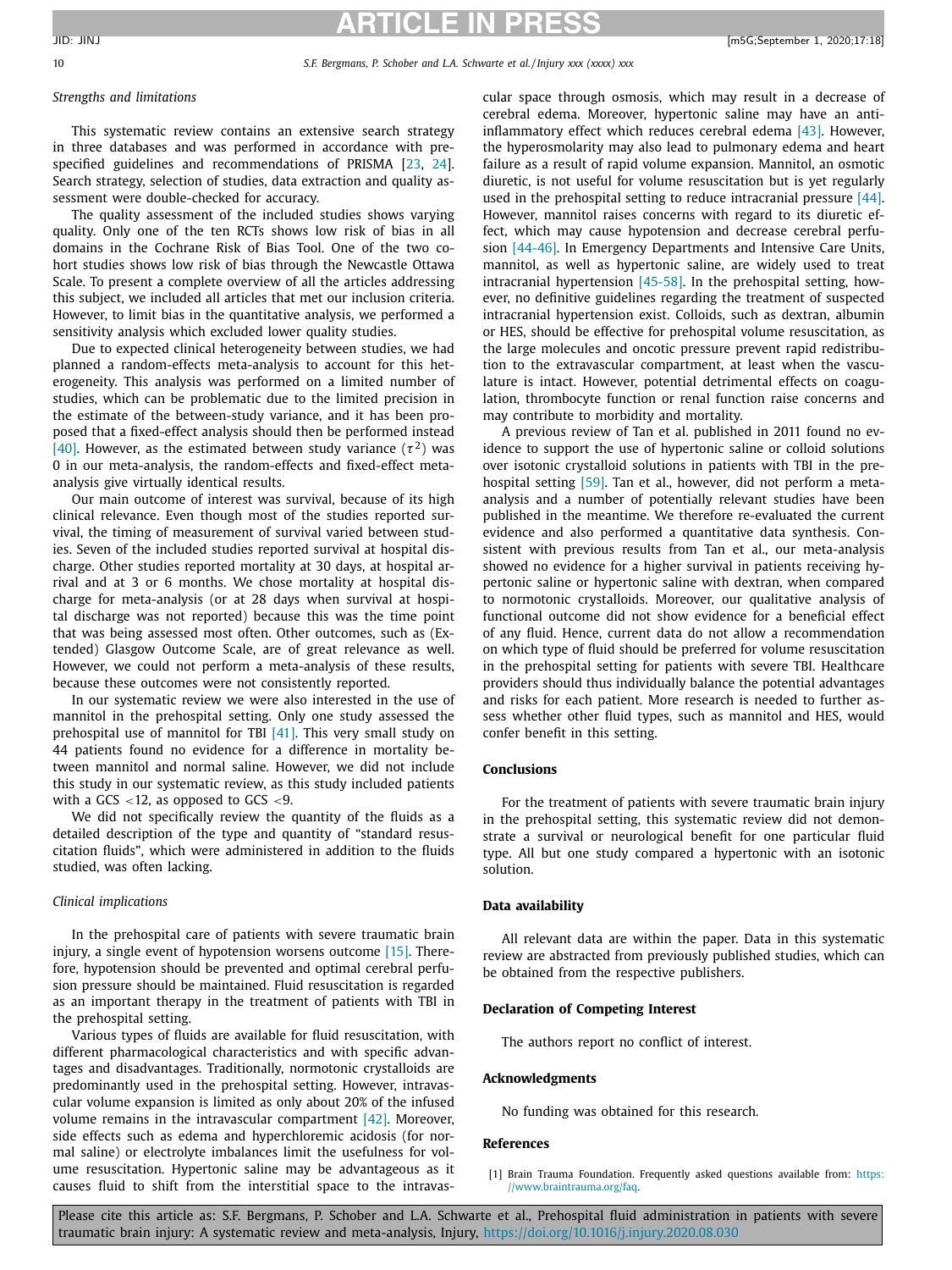#### *S.F. Bergmans, P. Schober and L.A. Schwarte et al. / Injury xxx (xxxx) xxx* 11

- <span id="page-10-0"></span>[2] [Langlois](http://refhub.elsevier.com/S0020-1383(20)30706-3/sbref0002) JA, [Rutland-Brown](http://refhub.elsevier.com/S0020-1383(20)30706-3/sbref0002) W, [Wald](http://refhub.elsevier.com/S0020-1383(20)30706-3/sbref0002) MM. The epidemiology and impact of traumatic brain injury: a brief overview. J Head Trauma Rehabil [2006;21\(5\):375–8.](http://refhub.elsevier.com/S0020-1383(20)30706-3/sbref0002)
- [3] [Maas](http://refhub.elsevier.com/S0020-1383(20)30706-3/sbref0003) AI, [Stocchetti](http://refhub.elsevier.com/S0020-1383(20)30706-3/sbref0003) N, [Bullock](http://refhub.elsevier.com/S0020-1383(20)30706-3/sbref0003) R. Moderate and severe traumatic brain injury in adults. Lancet Neurol [2008;7\(8\):728–41.](http://refhub.elsevier.com/S0020-1383(20)30706-3/sbref0003)
- [4] [McMillan](http://refhub.elsevier.com/S0020-1383(20)30706-3/sbref0004) TM, [Teasdale](http://refhub.elsevier.com/S0020-1383(20)30706-3/sbref0004) GM, [Stewart](http://refhub.elsevier.com/S0020-1383(20)30706-3/sbref0004) E. Disability in young people and adults after head injury: 12-14 year follow-up of a prospective cohort. J Neurol Neurosurg Psychiatry [2012;83\(11\):1086–91.](http://refhub.elsevier.com/S0020-1383(20)30706-3/sbref0004)
- [5] [Reilly](http://refhub.elsevier.com/S0020-1383(20)30706-3/sbref0005) P. The impact of neurotrauma on society: an international perspective. Prog Brain Res [2007;161:3–9.](http://refhub.elsevier.com/S0020-1383(20)30706-3/sbref0005)
- [6] [Tagliaferri](http://refhub.elsevier.com/S0020-1383(20)30706-3/sbref0006) F, [Compagnone](http://refhub.elsevier.com/S0020-1383(20)30706-3/sbref0006) C, [Korsic](http://refhub.elsevier.com/S0020-1383(20)30706-3/sbref0006) M, [Servadei](http://refhub.elsevier.com/S0020-1383(20)30706-3/sbref0006) F, [Kraus J.](http://refhub.elsevier.com/S0020-1383(20)30706-3/sbref0006) A systematic review of brain injury epidemiology in Europe. Acta Neurochir (Wien) [2006;148\(3\):255–68](http://refhub.elsevier.com/S0020-1383(20)30706-3/sbref0006) discussion 68.
- [7] [Tuominen](http://refhub.elsevier.com/S0020-1383(20)30706-3/sbref0007) R, [Joelsson](http://refhub.elsevier.com/S0020-1383(20)30706-3/sbref0007) P, [Tenovuo](http://refhub.elsevier.com/S0020-1383(20)30706-3/sbref0007) O. Treatment costs and productivity losses caused by traumatic brain injuries. Brain Inj [2012;26\(13–14\):1697–701.](http://refhub.elsevier.com/S0020-1383(20)30706-3/sbref0007)
- [8] [Thornhill](http://refhub.elsevier.com/S0020-1383(20)30706-3/sbref0008) S, [Teasdale](http://refhub.elsevier.com/S0020-1383(20)30706-3/sbref0008) GM, [Murray](http://refhub.elsevier.com/S0020-1383(20)30706-3/sbref0008) GD, [McEwen](http://refhub.elsevier.com/S0020-1383(20)30706-3/sbref0008) J, Roy [CW,](http://refhub.elsevier.com/S0020-1383(20)30706-3/sbref0008) [Penny](http://refhub.elsevier.com/S0020-1383(20)30706-3/sbref0008) KI. Disability in young people and adults one year after head injury: prospective cohort study. BMJ [2000;320\(7250\):1631–5.](http://refhub.elsevier.com/S0020-1383(20)30706-3/sbref0008)
- [9] [Foundation](http://refhub.elsevier.com/S0020-1383(20)30706-3/sbref0009) Brain Trauma. American Association of Neurological Surgeons congress of neurological brain trauma foundation, American Association of Neurological Surgeons, Surgeons CoN. Guidelines for the management of severe traumatic brain injury 3rd edition. J Neurosurg [2009;24\(212\):S1–106.](http://refhub.elsevier.com/S0020-1383(20)30706-3/sbref0009)
- [10] [Menon](http://refhub.elsevier.com/S0020-1383(20)30706-3/sbref0010) DK. Unique challenges in clinical trials in traumatic brain injury. Crit Care Med 2009;37(1 [Suppl\):S129–35.](http://refhub.elsevier.com/S0020-1383(20)30706-3/sbref0010)
- [11] [Bratton](http://refhub.elsevier.com/S0020-1383(20)30706-3/sbref0011) SL, [Chestnut](http://refhub.elsevier.com/S0020-1383(20)30706-3/sbref0011) RM, [Ghajar](http://refhub.elsevier.com/S0020-1383(20)30706-3/sbref0011) J, [McConnell](http://refhub.elsevier.com/S0020-1383(20)30706-3/sbref0011) Hammond FF, [Harris](http://refhub.elsevier.com/S0020-1383(20)30706-3/sbref0011) OA, [Hartl](http://refhub.elsevier.com/S0020-1383(20)30706-3/sbref0011) R, et [al.](http://refhub.elsevier.com/S0020-1383(20)30706-3/sbref0011) Guidelines for the management of severe traumatic brain injury. I. Blood pressure and oxygenation. J Neurotrauma [2007;24\(Suppl](http://refhub.elsevier.com/S0020-1383(20)30706-3/sbref0011) 1):S7–13.
- [12] [McHugh](http://refhub.elsevier.com/S0020-1383(20)30706-3/sbref0012) GS, [Engel](http://refhub.elsevier.com/S0020-1383(20)30706-3/sbref0012) DC, [Butcher](http://refhub.elsevier.com/S0020-1383(20)30706-3/sbref0012) I, [Steyerberg](http://refhub.elsevier.com/S0020-1383(20)30706-3/sbref0012) EW, [Lu](http://refhub.elsevier.com/S0020-1383(20)30706-3/sbref0012) J, [Mushkudiani](http://refhub.elsevier.com/S0020-1383(20)30706-3/sbref0012) N, et [al.](http://refhub.elsevier.com/S0020-1383(20)30706-3/sbref0012) Prognostic value of secondary insults in traumatic brain injury: results from the IMPACT study. J. Neurotrauma [2007;24\(2\):287–93.](http://refhub.elsevier.com/S0020-1383(20)30706-3/sbref0012)
- [13] [Chesnut](http://refhub.elsevier.com/S0020-1383(20)30706-3/sbref0013) RM, [Marshall](http://refhub.elsevier.com/S0020-1383(20)30706-3/sbref0013) LF, [Klauber](http://refhub.elsevier.com/S0020-1383(20)30706-3/sbref0013) MR, [Blunt](http://refhub.elsevier.com/S0020-1383(20)30706-3/sbref0013) BA, [Baldwin](http://refhub.elsevier.com/S0020-1383(20)30706-3/sbref0013) N, [Eisenberg](http://refhub.elsevier.com/S0020-1383(20)30706-3/sbref0013) HM, et [al.](http://refhub.elsevier.com/S0020-1383(20)30706-3/sbref0013) The role of secondary brain injury in determining outcome from severe head injury. J Trauma [1993;34\(2\):216–22.](http://refhub.elsevier.com/S0020-1383(20)30706-3/sbref0013)
- [14] [Manley](http://refhub.elsevier.com/S0020-1383(20)30706-3/sbref0014) G, [Knudson](http://refhub.elsevier.com/S0020-1383(20)30706-3/sbref0014) MM, [Morabito](http://refhub.elsevier.com/S0020-1383(20)30706-3/sbref0014) D, [Damron](http://refhub.elsevier.com/S0020-1383(20)30706-3/sbref0014) S, [Erickson](http://refhub.elsevier.com/S0020-1383(20)30706-3/sbref0014) V, [Pitts](http://refhub.elsevier.com/S0020-1383(20)30706-3/sbref0014) L. Hypotension, hypoxia, and head injury: frequency, duration, and consequences. Arch Surg [2001;136\(10\):1118–23.](http://refhub.elsevier.com/S0020-1383(20)30706-3/sbref0014)
- [15] [Pearson](http://refhub.elsevier.com/S0020-1383(20)30706-3/sbref0015) WS, [Ovalle](http://refhub.elsevier.com/S0020-1383(20)30706-3/sbref0015) F Jr, [Faul](http://refhub.elsevier.com/S0020-1383(20)30706-3/sbref0015) M, [Sasser](http://refhub.elsevier.com/S0020-1383(20)30706-3/sbref0015) SM. A review of traumatic brain injury trauma center visits meeting physiologic criteria from The American College of Surgeons Committee on Trauma/Centers for disease control and prevention field triage guidelines. Prehosp Emerg Care [2012;16\(3\):323–8.](http://refhub.elsevier.com/S0020-1383(20)30706-3/sbref0015)
- [16] Brain Trauma Foundation American Association of Neurological Surgeons, congress of neurological surgeons. Guidelines for the management of severe traumatic brain injury. J. Neurotrauma [2007;24\(Suppl](http://refhub.elsevier.com/S0020-1383(20)30706-3/sbref0016) 1):S1–106.
- [17] [Boer](http://refhub.elsevier.com/S0020-1383(20)30706-3/sbref0017) C, [Bossers](http://refhub.elsevier.com/S0020-1383(20)30706-3/sbref0017) SM, [Koning](http://refhub.elsevier.com/S0020-1383(20)30706-3/sbref0017) NJ. Choice of fluid type: physiological concepts and perioperative indications. Br J Anaesth [2018;120\(2\):384–96.](http://refhub.elsevier.com/S0020-1383(20)30706-3/sbref0017)
- [18] [Perel](http://refhub.elsevier.com/S0020-1383(20)30706-3/sbref0018) P, [Roberts](http://refhub.elsevier.com/S0020-1383(20)30706-3/sbref0018) I, [Ker](http://refhub.elsevier.com/S0020-1383(20)30706-3/sbref0018) K. Colloids versus crystalloids for fluid resuscitation in critically ill patients. Cochrane Database Syst Rev [2013\(2\):Cd000567.](http://refhub.elsevier.com/S0020-1383(20)30706-3/sbref0018)
- [19] [Reinhart](http://refhub.elsevier.com/S0020-1383(20)30706-3/sbref0019) K, [Perner](http://refhub.elsevier.com/S0020-1383(20)30706-3/sbref0019) A, [Sprung](http://refhub.elsevier.com/S0020-1383(20)30706-3/sbref0019) CL, [Jaeschke](http://refhub.elsevier.com/S0020-1383(20)30706-3/sbref0019) R, [Schortgen](http://refhub.elsevier.com/S0020-1383(20)30706-3/sbref0019) F, Johan [Groeneveld](http://refhub.elsevier.com/S0020-1383(20)30706-3/sbref0019) AB, et [al.](http://refhub.elsevier.com/S0020-1383(20)30706-3/sbref0019) Consensus statement of the ESICM task force on colloid volume therapy in critically ill patients. Intensive Care Med [2012;38\(3\):368–83.](http://refhub.elsevier.com/S0020-1383(20)30706-3/sbref0019)
- [20] [Kruer](http://refhub.elsevier.com/S0020-1383(20)30706-3/sbref0020) RM, [Ensor](http://refhub.elsevier.com/S0020-1383(20)30706-3/sbref0020) CR. Colloids in the intensive care unit. Am J Health Syst Pharm [2012;69\(19\):1635–42.](http://refhub.elsevier.com/S0020-1383(20)30706-3/sbref0020)
- [21] [Schober](http://refhub.elsevier.com/S0020-1383(20)30706-3/sbref0021) P, [Vetter](http://refhub.elsevier.com/S0020-1383(20)30706-3/sbref0021) TR. [Systematic](http://refhub.elsevier.com/S0020-1383(20)30706-3/sbref0021) review in clinical research. Anesth Analg 2020;130 in press.
- [22] [Schober](http://refhub.elsevier.com/S0020-1383(20)30706-3/sbref0022) P, [Vetter](http://refhub.elsevier.com/S0020-1383(20)30706-3/sbref0022) TR. Meta analysis in clinical research. Anesth Analg [2020;130](http://refhub.elsevier.com/S0020-1383(20)30706-3/sbref0022) in press.
- [23] [Liberati](http://refhub.elsevier.com/S0020-1383(20)30706-3/sbref0023) A, [Altman](http://refhub.elsevier.com/S0020-1383(20)30706-3/sbref0023) DG, [Tetzlaff J,](http://refhub.elsevier.com/S0020-1383(20)30706-3/sbref0023) [Mulrow](http://refhub.elsevier.com/S0020-1383(20)30706-3/sbref0023) C, [Gotzsche](http://refhub.elsevier.com/S0020-1383(20)30706-3/sbref0023) PC, [Ioannidis](http://refhub.elsevier.com/S0020-1383(20)30706-3/sbref0023) JP, et [al.](http://refhub.elsevier.com/S0020-1383(20)30706-3/sbref0023) The PRISMA statement for reporting systematic reviews and meta-analyses of studies that evaluate healthcare interventions: explanation and elaboration. Bmj [2009;339:b2700.](http://refhub.elsevier.com/S0020-1383(20)30706-3/sbref0023)
- [24] [Moher](http://refhub.elsevier.com/S0020-1383(20)30706-3/sbref0024) D, [Liberati](http://refhub.elsevier.com/S0020-1383(20)30706-3/sbref0024) A, [Tetzlaff J,](http://refhub.elsevier.com/S0020-1383(20)30706-3/sbref0024) [Altman](http://refhub.elsevier.com/S0020-1383(20)30706-3/sbref0024) DG. Preferred reporting items for systematic reviews and meta-analyses: the PRISMA statement. PLoS Med [2009;6\(7\):e1000097.](http://refhub.elsevier.com/S0020-1383(20)30706-3/sbref0024)
- [25] [Bossers](http://refhub.elsevier.com/S0020-1383(20)30706-3/sbref0025) SM, [Schwarte](http://refhub.elsevier.com/S0020-1383(20)30706-3/sbref0025) LA, [Loer](http://refhub.elsevier.com/S0020-1383(20)30706-3/sbref0025) SA, [Twisk](http://refhub.elsevier.com/S0020-1383(20)30706-3/sbref0025) JW, [Boer](http://refhub.elsevier.com/S0020-1383(20)30706-3/sbref0025) C, [Schober](http://refhub.elsevier.com/S0020-1383(20)30706-3/sbref0025) P. Experience in prehospital endotracheal intubation significantly influences mortality of patients with severe traumatic brain injury: a systematic review and meta-analysis. PLoS ONE [2015;10\(10\):e0141034.](http://refhub.elsevier.com/S0020-1383(20)30706-3/sbref0025)
- [26] Wells G S.B., O'Connell D., Peterson J., Welch V., Losos M., et al. . The Newcastle-Ottawa Scale (NOS) for assessing the quality of nonrandomised studies in meta-analyses 2014
- [Higgins](http://refhub.elsevier.com/S0020-1383(20)30706-3/sbref0027) JP, [Altman](http://refhub.elsevier.com/S0020-1383(20)30706-3/sbref0027) DG, [Gotzsche](http://refhub.elsevier.com/S0020-1383(20)30706-3/sbref0027) PC, [Juni](http://refhub.elsevier.com/S0020-1383(20)30706-3/sbref0027) P, [Moher](http://refhub.elsevier.com/S0020-1383(20)30706-3/sbref0027) D, [Oxman](http://refhub.elsevier.com/S0020-1383(20)30706-3/sbref0027) AD, et [al.](http://refhub.elsevier.com/S0020-1383(20)30706-3/sbref0027) The Cochrane Collaboration's tool for assessing risk of bias in randomised trials. BMJ [2011;343:d5928.](http://refhub.elsevier.com/S0020-1383(20)30706-3/sbref0027)
- [28] [Vassar](http://refhub.elsevier.com/S0020-1383(20)30706-3/sbref0028) MJ, [Perry](http://refhub.elsevier.com/S0020-1383(20)30706-3/sbref0028) CA, [Gannaway](http://refhub.elsevier.com/S0020-1383(20)30706-3/sbref0028) WL, [Holcroft](http://refhub.elsevier.com/S0020-1383(20)30706-3/sbref0028) JW. 7.5% sodium chloride/dextran for resuscitation of trauma patients undergoing helicopter transport. Arch Surg [1991;126\(9\):1065–72.](http://refhub.elsevier.com/S0020-1383(20)30706-3/sbref0028)
- [29] [Vassar](http://refhub.elsevier.com/S0020-1383(20)30706-3/sbref0029) MJ, [Fischer](http://refhub.elsevier.com/S0020-1383(20)30706-3/sbref0029) RP, [O'Brien](http://refhub.elsevier.com/S0020-1383(20)30706-3/sbref0029) PE, [Bachulis](http://refhub.elsevier.com/S0020-1383(20)30706-3/sbref0029) BL, [Chambers](http://refhub.elsevier.com/S0020-1383(20)30706-3/sbref0029) JA, [Hoyt](http://refhub.elsevier.com/S0020-1383(20)30706-3/sbref0029) DB, et [al.](http://refhub.elsevier.com/S0020-1383(20)30706-3/sbref0029) A multicenter trial for resuscitation of injured patients with 7.5% sodium chloride. The effect of added dextran 70. The multicenter group for the study of hypertonic saline in trauma patients. Arch Surg 1993;128(9):1003-11 discussion 11-3.
- [30] [Vassar](http://refhub.elsevier.com/S0020-1383(20)30706-3/sbref0030) MJ, [Perry](http://refhub.elsevier.com/S0020-1383(20)30706-3/sbref0030) CA, [Holcroft](http://refhub.elsevier.com/S0020-1383(20)30706-3/sbref0030) JW, Prehospital resuscitation of hypotensive trauma patients with 7.5% NaCl versus 7.5% NaCl with added dextran: a controlled trial. J Trauma [1993;34\(5\):622–32](http://refhub.elsevier.com/S0020-1383(20)30706-3/sbref0030) discussion 32-3.
- [31] [Cooper](http://refhub.elsevier.com/S0020-1383(20)30706-3/sbref0031) DJ, [Myles](http://refhub.elsevier.com/S0020-1383(20)30706-3/sbref0031) PS, [McDermott](http://refhub.elsevier.com/S0020-1383(20)30706-3/sbref0031) FT, [Murray](http://refhub.elsevier.com/S0020-1383(20)30706-3/sbref0031) LJ, [Laidlaw](http://refhub.elsevier.com/S0020-1383(20)30706-3/sbref0031) J, [Cooper](http://refhub.elsevier.com/S0020-1383(20)30706-3/sbref0031) G, et [al.](http://refhub.elsevier.com/S0020-1383(20)30706-3/sbref0031) Prehospital hypertonic saline resuscitation of patients with hypotension and severe traumatic brain injury: a randomized controlled trial. JAMA [2004;291\(11\):1350–7.](http://refhub.elsevier.com/S0020-1383(20)30706-3/sbref0031)
- [32] [Lenartova](http://refhub.elsevier.com/S0020-1383(20)30706-3/sbref0032) L, [Janciak](http://refhub.elsevier.com/S0020-1383(20)30706-3/sbref0032) I, [Wilbacher](http://refhub.elsevier.com/S0020-1383(20)30706-3/sbref0032) I, [Rusnak](http://refhub.elsevier.com/S0020-1383(20)30706-3/sbref0032) M, [Mauritz](http://refhub.elsevier.com/S0020-1383(20)30706-3/sbref0032) W. Severe traumatic brain injury in Austria III: prehospital status and treatment. Wien Klin Wochenschr [2007;119\(1–2\):35–45.](http://refhub.elsevier.com/S0020-1383(20)30706-3/sbref0032)
- [33] [Bulger](http://refhub.elsevier.com/S0020-1383(20)30706-3/sbref0033) EM, [Jurkovich](http://refhub.elsevier.com/S0020-1383(20)30706-3/sbref0033) GJ, [Nathens](http://refhub.elsevier.com/S0020-1383(20)30706-3/sbref0033) AB, [Copass](http://refhub.elsevier.com/S0020-1383(20)30706-3/sbref0033) MK, [Hanson](http://refhub.elsevier.com/S0020-1383(20)30706-3/sbref0033) S, [Cooper](http://refhub.elsevier.com/S0020-1383(20)30706-3/sbref0033) C, et [al.](http://refhub.elsevier.com/S0020-1383(20)30706-3/sbref0033) Hypertonic resuscitation of hypovolemic shock after blunt trauma: a randomized controlled trial. Arch Surg [2008;143\(2\):139–48](http://refhub.elsevier.com/S0020-1383(20)30706-3/sbref0033) discussion 49.
- [34] [Baker](http://refhub.elsevier.com/S0020-1383(20)30706-3/sbref0034) AJ, [Rhind](http://refhub.elsevier.com/S0020-1383(20)30706-3/sbref0034) SG, [Morrison](http://refhub.elsevier.com/S0020-1383(20)30706-3/sbref0034) LJ, [Black](http://refhub.elsevier.com/S0020-1383(20)30706-3/sbref0034) S, [Crnko](http://refhub.elsevier.com/S0020-1383(20)30706-3/sbref0034) NT, [Shek](http://refhub.elsevier.com/S0020-1383(20)30706-3/sbref0034) PN, et [al.](http://refhub.elsevier.com/S0020-1383(20)30706-3/sbref0034) Resuscitation with hypertonic saline-dextran reduces serum biomarker levels and correlates with outcome in severe traumatic brain injury patients. J Neurotrauma [2009;26\(8\):1227–40.](http://refhub.elsevier.com/S0020-1383(20)30706-3/sbref0034)
- [35] [Bulger](http://refhub.elsevier.com/S0020-1383(20)30706-3/sbref0035) EM, [May](http://refhub.elsevier.com/S0020-1383(20)30706-3/sbref0035) S, [Brasel](http://refhub.elsevier.com/S0020-1383(20)30706-3/sbref0035) KJ, [Schreiber](http://refhub.elsevier.com/S0020-1383(20)30706-3/sbref0035) M, [Kerby](http://refhub.elsevier.com/S0020-1383(20)30706-3/sbref0035) JD, [Tisherman](http://refhub.elsevier.com/S0020-1383(20)30706-3/sbref0035) SA, et [al.](http://refhub.elsevier.com/S0020-1383(20)30706-3/sbref0035) Out--of-hospital hypertonic resuscitation following severe traumatic brain injury: a randomized controlled trial. JAMA [2010;304\(13\):1455–64.](http://refhub.elsevier.com/S0020-1383(20)30706-3/sbref0035)
- [36] [Rhind](http://refhub.elsevier.com/S0020-1383(20)30706-3/sbref0036) SG, [Crnko](http://refhub.elsevier.com/S0020-1383(20)30706-3/sbref0036) NT, [Baker](http://refhub.elsevier.com/S0020-1383(20)30706-3/sbref0036) AJ, [Morrison](http://refhub.elsevier.com/S0020-1383(20)30706-3/sbref0036) LJ, [Shek](http://refhub.elsevier.com/S0020-1383(20)30706-3/sbref0036) PN, [Scarpelini](http://refhub.elsevier.com/S0020-1383(20)30706-3/sbref0036) S, et [al.](http://refhub.elsevier.com/S0020-1383(20)30706-3/sbref0036) Prehospital resuscitation with hypertonic saline-dextran modulates inflammatory, coagulation and endothelial activation marker profiles in severe traumatic brain injured patients. J [Neuroinflammat](http://refhub.elsevier.com/S0020-1383(20)30706-3/sbref0036) 2010;7:5.
- [37] [Morrison](http://refhub.elsevier.com/S0020-1383(20)30706-3/sbref0037) LJ, [Baker](http://refhub.elsevier.com/S0020-1383(20)30706-3/sbref0037) AJ, [Rhind](http://refhub.elsevier.com/S0020-1383(20)30706-3/sbref0037) SG, [Kiss](http://refhub.elsevier.com/S0020-1383(20)30706-3/sbref0037) A, [MacDonald](http://refhub.elsevier.com/S0020-1383(20)30706-3/sbref0037) RD, [Schwartz](http://refhub.elsevier.com/S0020-1383(20)30706-3/sbref0037) B, et [al.](http://refhub.elsevier.com/S0020-1383(20)30706-3/sbref0037) The Toronto prehospital hypertonic resuscitation–head injury and multiorgan dysfunction trial: feasibility study of a randomized controlled trial. J Crit Care [2011;26\(4\):363–72.](http://refhub.elsevier.com/S0020-1383(20)30706-3/sbref0037)
- [38] [Junger](http://refhub.elsevier.com/S0020-1383(20)30706-3/sbref0038) WG, [Rhind](http://refhub.elsevier.com/S0020-1383(20)30706-3/sbref0038) SG, [Rizoli](http://refhub.elsevier.com/S0020-1383(20)30706-3/sbref0038) SB, [Cuschieri](http://refhub.elsevier.com/S0020-1383(20)30706-3/sbref0038) J, [Baker](http://refhub.elsevier.com/S0020-1383(20)30706-3/sbref0038) AJ, [Shek](http://refhub.elsevier.com/S0020-1383(20)30706-3/sbref0038) PN, et [al.](http://refhub.elsevier.com/S0020-1383(20)30706-3/sbref0038) Prehospital hypertonic saline resuscitation attenuates the activation and promotes apoptosis of neutrophils in patients with severe traumatic brain injury. Shock (Augusta, Ga) [2013;40\(5\):366–74.](http://refhub.elsevier.com/S0020-1383(20)30706-3/sbref0038)
- [39] [Rowell](http://refhub.elsevier.com/S0020-1383(20)30706-3/sbref0039) SE, [Fair](http://refhub.elsevier.com/S0020-1383(20)30706-3/sbref0039) KA, [Barbosa](http://refhub.elsevier.com/S0020-1383(20)30706-3/sbref0039) RR, [Watters](http://refhub.elsevier.com/S0020-1383(20)30706-3/sbref0039) JM, [Bulger](http://refhub.elsevier.com/S0020-1383(20)30706-3/sbref0039) EM, [Holcomb](http://refhub.elsevier.com/S0020-1383(20)30706-3/sbref0039) JB, et [al.](http://refhub.elsevier.com/S0020-1383(20)30706-3/sbref0039) The impact of pre-hospital administration of lactated ringer's solution versus normal saline in patients with traumatic brain injury. J. Neurotrauma [2016;33\(11\):1054–9.](http://refhub.elsevier.com/S0020-1383(20)30706-3/sbref0039)
- [40] [Borenstein](http://refhub.elsevier.com/S0020-1383(20)30706-3/sbref0040) M, [Hedges](http://refhub.elsevier.com/S0020-1383(20)30706-3/sbref0040) LV, [Higgins](http://refhub.elsevier.com/S0020-1383(20)30706-3/sbref0040) JP, [Rothstein](http://refhub.elsevier.com/S0020-1383(20)30706-3/sbref0040) HR. A basic introduction to fixed-effect and random-effects models for meta-analysis. Res Synth Methods [2010;1\(2\):97–111.](http://refhub.elsevier.com/S0020-1383(20)30706-3/sbref0040)
- [41] [Sayre](http://refhub.elsevier.com/S0020-1383(20)30706-3/sbref0041) MR, [Daily](http://refhub.elsevier.com/S0020-1383(20)30706-3/sbref0041) SW, [Stern](http://refhub.elsevier.com/S0020-1383(20)30706-3/sbref0041) SA, [Storer](http://refhub.elsevier.com/S0020-1383(20)30706-3/sbref0041) DL, [van Loveren](http://refhub.elsevier.com/S0020-1383(20)30706-3/sbref0041) HR, [Hurst](http://refhub.elsevier.com/S0020-1383(20)30706-3/sbref0041) JM. Out- -of-hospital administration of mannitol to head-injured patients does not change systolic blood pressure. Acad Emerg Med [1996;3\(9\):840–8.](http://refhub.elsevier.com/S0020-1383(20)30706-3/sbref0041)
- [42] [Guy](http://refhub.elsevier.com/S0020-1383(20)30706-3/sbref0042) J. [Pharmacology](http://refhub.elsevier.com/S0020-1383(20)30706-3/sbref0042) for the prehospital professional. Missouri: Mosby Jems Elsevier; 2010.
- [43] [Schreibman](http://refhub.elsevier.com/S0020-1383(20)30706-3/sbref0043) DL HC, [Keledjian](http://refhub.elsevier.com/S0020-1383(20)30706-3/sbref0043) K, [Ivanova](http://refhub.elsevier.com/S0020-1383(20)30706-3/sbref0043) S, [Tsymbalyuk](http://refhub.elsevier.com/S0020-1383(20)30706-3/sbref0043) S, [Gerzanich](http://refhub.elsevier.com/S0020-1383(20)30706-3/sbref0043) V, [Simard](http://refhub.elsevier.com/S0020-1383(20)30706-3/sbref0043) JM. Mannitol and hypertonic saline reduce swelling and modulate inflammatory markers in a rat model of intracerebral hemorrhage. Neurocrit Care [2018;29\(2\):253–63.](http://refhub.elsevier.com/S0020-1383(20)30706-3/sbref0043)
- [44] [Wakai](http://refhub.elsevier.com/S0020-1383(20)30706-3/sbref0044) A, [McCabe](http://refhub.elsevier.com/S0020-1383(20)30706-3/sbref0044) A, [Roberts](http://refhub.elsevier.com/S0020-1383(20)30706-3/sbref0044) I, [Schierhout](http://refhub.elsevier.com/S0020-1383(20)30706-3/sbref0044) G. Mannitol for acute traumatic brain injury. Cochrane Database Syst Rev [2013\(8\):Cd001049.](http://refhub.elsevier.com/S0020-1383(20)30706-3/sbref0044)
- [45] [Sakowitz](http://refhub.elsevier.com/S0020-1383(20)30706-3/sbref0045) OW, [Stover](http://refhub.elsevier.com/S0020-1383(20)30706-3/sbref0045) JF, [Sarrafzadeh](http://refhub.elsevier.com/S0020-1383(20)30706-3/sbref0045) AS, [Unterberg AW,](http://refhub.elsevier.com/S0020-1383(20)30706-3/sbref0045) [Kiening KL.](http://refhub.elsevier.com/S0020-1383(20)30706-3/sbref0045) Effects of mannitol bolus administration on intracranial pressure, cerebral extracellular metabolites, and tissue oxygenation in severely head-injured patients. J Trauma [2007;62\(2\):292–8.](http://refhub.elsevier.com/S0020-1383(20)30706-3/sbref0045)
- [46] [McGraw](http://refhub.elsevier.com/S0020-1383(20)30706-3/sbref0046) CP, [Howard](http://refhub.elsevier.com/S0020-1383(20)30706-3/sbref0046) G. Effect of mannitol on increased intracranial pressure. Neurosurgery [1983;13\(3\):269–71.](http://refhub.elsevier.com/S0020-1383(20)30706-3/sbref0046)
- [47] [Battison](http://refhub.elsevier.com/S0020-1383(20)30706-3/sbref0047) C, [Andrews](http://refhub.elsevier.com/S0020-1383(20)30706-3/sbref0047) PJ, [Graham](http://refhub.elsevier.com/S0020-1383(20)30706-3/sbref0047) C, [Petty](http://refhub.elsevier.com/S0020-1383(20)30706-3/sbref0047) T. Randomized, controlled trial on the effect of a 20% mannitol solution and a 7.5% saline/6% dextran solution on increased intracranial pressure after brain injury. Crit Care Med [2005;33\(1\):196–202](http://refhub.elsevier.com/S0020-1383(20)30706-3/sbref0047) discussion 57-8.
- [48] [Vialet](http://refhub.elsevier.com/S0020-1383(20)30706-3/sbref0048) R, [Albanese](http://refhub.elsevier.com/S0020-1383(20)30706-3/sbref0048) J, [Thomachot](http://refhub.elsevier.com/S0020-1383(20)30706-3/sbref0048) L, [Antonini](http://refhub.elsevier.com/S0020-1383(20)30706-3/sbref0048) F, [Bourgouin](http://refhub.elsevier.com/S0020-1383(20)30706-3/sbref0048) A, [Alliez](http://refhub.elsevier.com/S0020-1383(20)30706-3/sbref0048) B, et [al.](http://refhub.elsevier.com/S0020-1383(20)30706-3/sbref0048) Isovolume hypertonic solutes (sodium chloride or mannitol) in the treatment of refractory posttraumatic intracranial hypertension: 2 mL/kg 7.5% saline is more effective than 2 mL/kg 20% mannitol. Crit Care Med [2003;31\(6\):1683–7.](http://refhub.elsevier.com/S0020-1383(20)30706-3/sbref0048)
- [49] [Alnemari](http://refhub.elsevier.com/S0020-1383(20)30706-3/sbref0049) AM, [Krafcik](http://refhub.elsevier.com/S0020-1383(20)30706-3/sbref0049) BM, [Mansour](http://refhub.elsevier.com/S0020-1383(20)30706-3/sbref0049) TR, [Gaudin](http://refhub.elsevier.com/S0020-1383(20)30706-3/sbref0049) D. A comparison of pharmacologic therapeutic agents used for the reduction of intracranial pressure after traumatic brain injury. World Neurosurg [2017;106:509–28.](http://refhub.elsevier.com/S0020-1383(20)30706-3/sbref0049)
- [50] [Berger-Pelletier](http://refhub.elsevier.com/S0020-1383(20)30706-3/sbref0050) E, [Emond](http://refhub.elsevier.com/S0020-1383(20)30706-3/sbref0050) M, [Lauzier](http://refhub.elsevier.com/S0020-1383(20)30706-3/sbref0050) F, [Shields](http://refhub.elsevier.com/S0020-1383(20)30706-3/sbref0050) JF, [Turgeon](http://refhub.elsevier.com/S0020-1383(20)30706-3/sbref0050) AF. Hypertonic saline in severe traumatic brain injury: a systematic review and meta-analy-sis of randomized controlled trials - ERRATUM. CJEM [2016;18\(3\):243.](http://refhub.elsevier.com/S0020-1383(20)30706-3/sbref0050)
- [51] [Burgess](http://refhub.elsevier.com/S0020-1383(20)30706-3/sbref0051) S, [Abu-Laban](http://refhub.elsevier.com/S0020-1383(20)30706-3/sbref0051) RB, [Slavik](http://refhub.elsevier.com/S0020-1383(20)30706-3/sbref0051) RS, Vu [EN,](http://refhub.elsevier.com/S0020-1383(20)30706-3/sbref0051) [Zed](http://refhub.elsevier.com/S0020-1383(20)30706-3/sbref0051) PJ. A systematic review of randomized controlled trials comparing hypertonic sodium solutions and mannitol for traumatic brain injury: implications for emergency department management. Ann Pharmacother [2016;50\(4\):291–300.](http://refhub.elsevier.com/S0020-1383(20)30706-3/sbref0051)
- [52] [Mangat](http://refhub.elsevier.com/S0020-1383(20)30706-3/sbref0052) HS, [Chiu](http://refhub.elsevier.com/S0020-1383(20)30706-3/sbref0052) YL, [Gerber](http://refhub.elsevier.com/S0020-1383(20)30706-3/sbref0052) LM, [Alimi](http://refhub.elsevier.com/S0020-1383(20)30706-3/sbref0052) M, [Ghajar](http://refhub.elsevier.com/S0020-1383(20)30706-3/sbref0052) J, [Hartl](http://refhub.elsevier.com/S0020-1383(20)30706-3/sbref0052) R. Hypertonic saline reduces cumulative and daily intracranial pressure burdens after severe traumatic brain injury. J Neurosurg [2015;122\(1\):202–10.](http://refhub.elsevier.com/S0020-1383(20)30706-3/sbref0052)
- [53] [Cottenceau](http://refhub.elsevier.com/S0020-1383(20)30706-3/sbref0053) V, [Masson](http://refhub.elsevier.com/S0020-1383(20)30706-3/sbref0053) F, [Mahamid](http://refhub.elsevier.com/S0020-1383(20)30706-3/sbref0053) E, [Petit](http://refhub.elsevier.com/S0020-1383(20)30706-3/sbref0053) L, [Shik](http://refhub.elsevier.com/S0020-1383(20)30706-3/sbref0053) V, [Sztark](http://refhub.elsevier.com/S0020-1383(20)30706-3/sbref0053) F, et [al.](http://refhub.elsevier.com/S0020-1383(20)30706-3/sbref0053) Comparison of effects of equiosmolar doses of mannitol and hypertonic saline on cerebral blood flow and metabolism in traumatic brain injury. J Neurotrauma [2011;28\(10\):2003–12.](http://refhub.elsevier.com/S0020-1383(20)30706-3/sbref0053)
- [54] Li [M,](http://refhub.elsevier.com/S0020-1383(20)30706-3/sbref0054) [Chen](http://refhub.elsevier.com/S0020-1383(20)30706-3/sbref0054) T, Chen SD, [Cai](http://refhub.elsevier.com/S0020-1383(20)30706-3/sbref0054) J, Hu [YH.](http://refhub.elsevier.com/S0020-1383(20)30706-3/sbref0054) Comparison of equimolar doses of mannitol and hypertonic saline for the treatment of elevated intracranial pressure after traumatic brain injury: a systematic review and meta-analysis. Medicine (Baltimore) [2015;94\(17\):e736.](http://refhub.elsevier.com/S0020-1383(20)30706-3/sbref0054)
- [55] [Oddo](http://refhub.elsevier.com/S0020-1383(20)30706-3/sbref0055) M, [Levine](http://refhub.elsevier.com/S0020-1383(20)30706-3/sbref0055) JM, [Frangos](http://refhub.elsevier.com/S0020-1383(20)30706-3/sbref0055) S, [Carrera](http://refhub.elsevier.com/S0020-1383(20)30706-3/sbref0055) E, [Maloney-Wilensky](http://refhub.elsevier.com/S0020-1383(20)30706-3/sbref0055) E, [Pascual](http://refhub.elsevier.com/S0020-1383(20)30706-3/sbref0055) JL, et [al.](http://refhub.elsevier.com/S0020-1383(20)30706-3/sbref0055) Effect of mannitol and hypertonic saline on cerebral oxygenation in patients with severe traumatic brain injury and refractory intracranial hypertension. J Neurol Neurosurg Psychiatry [2009;80\(8\):916–20.](http://refhub.elsevier.com/S0020-1383(20)30706-3/sbref0055)